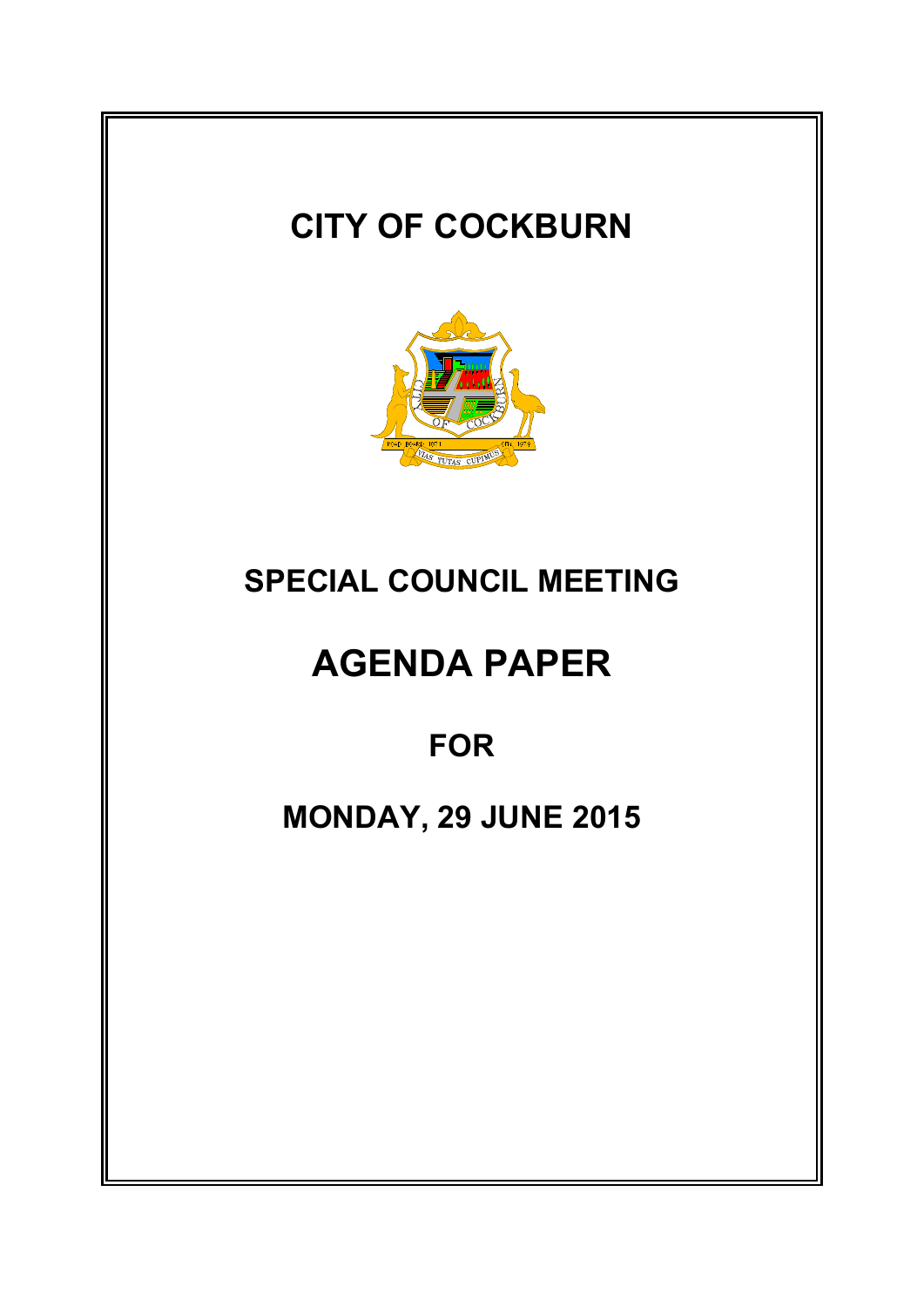# **CITY OF COCKBURN**

## **SUMMARY OF AGENDA TO BE PRESENTED TO THE SPECIAL COUNCIL MEETINGTO BE HELD ON MONDAY, 29 JUNE 2015 AT 7:00 PM**

# **Page**

÷,

| 1.             |     |                                                                                                                                                                                                                 |                          |
|----------------|-----|-----------------------------------------------------------------------------------------------------------------------------------------------------------------------------------------------------------------|--------------------------|
| 2.             |     | APPOINTMENT OF PRESIDING MEMBER (IF REQUIRED)  1                                                                                                                                                                |                          |
| 3.             |     | DISCLAIMER (TO BE READ ALOUD BY PRESIDING MEMBER) 1                                                                                                                                                             |                          |
| 4              |     | ACKNOWLEDGEMENT OF RECEIPT OF WRITTEN DECLARATIONS OF<br>FINANCIAL INTERESTS AND CONFLICT OF INTEREST (BY PRESIDING                                                                                             |                          |
| 5.             |     |                                                                                                                                                                                                                 |                          |
| 6.             |     |                                                                                                                                                                                                                 |                          |
| 7 <sub>1</sub> |     | DECLARATION BY COUNCILLORS WHO HAVE NOT GIVEN DUE<br>CONSIDERATION TO MATTERS CONTAINED IN THE BUSINESS  1                                                                                                      |                          |
| 8              |     |                                                                                                                                                                                                                 |                          |
| 9.             |     |                                                                                                                                                                                                                 |                          |
|                | 9.1 | (SCM 29/6/2015) - TENDER NO. RFT16/2014 - BUILDING<br>CONSTRUCTION SERVICES (MAIN BUILDING WORKS) -<br>COCKBURN REGIONAL PHYSICAL ACTIVITY AND EDUCATION<br>CENTRE, COCKBURN CENTRAL WEST (C100213) (S DOWNING) | $\overline{\phantom{a}}$ |
|                | 9.2 | (SCM 29/6/2015) - ADVICE TO SOUTHERN METROPOLITAN<br>REGIONAL COUNCIL AND MEMBERS (028/006) (S CAIN)                                                                                                            |                          |
| 10.            |     | (SCM 29/6/2015) - RESOLUTION OF COMPLIANCE (SECTION 3.18(3),                                                                                                                                                    |                          |
| 11.            |     |                                                                                                                                                                                                                 |                          |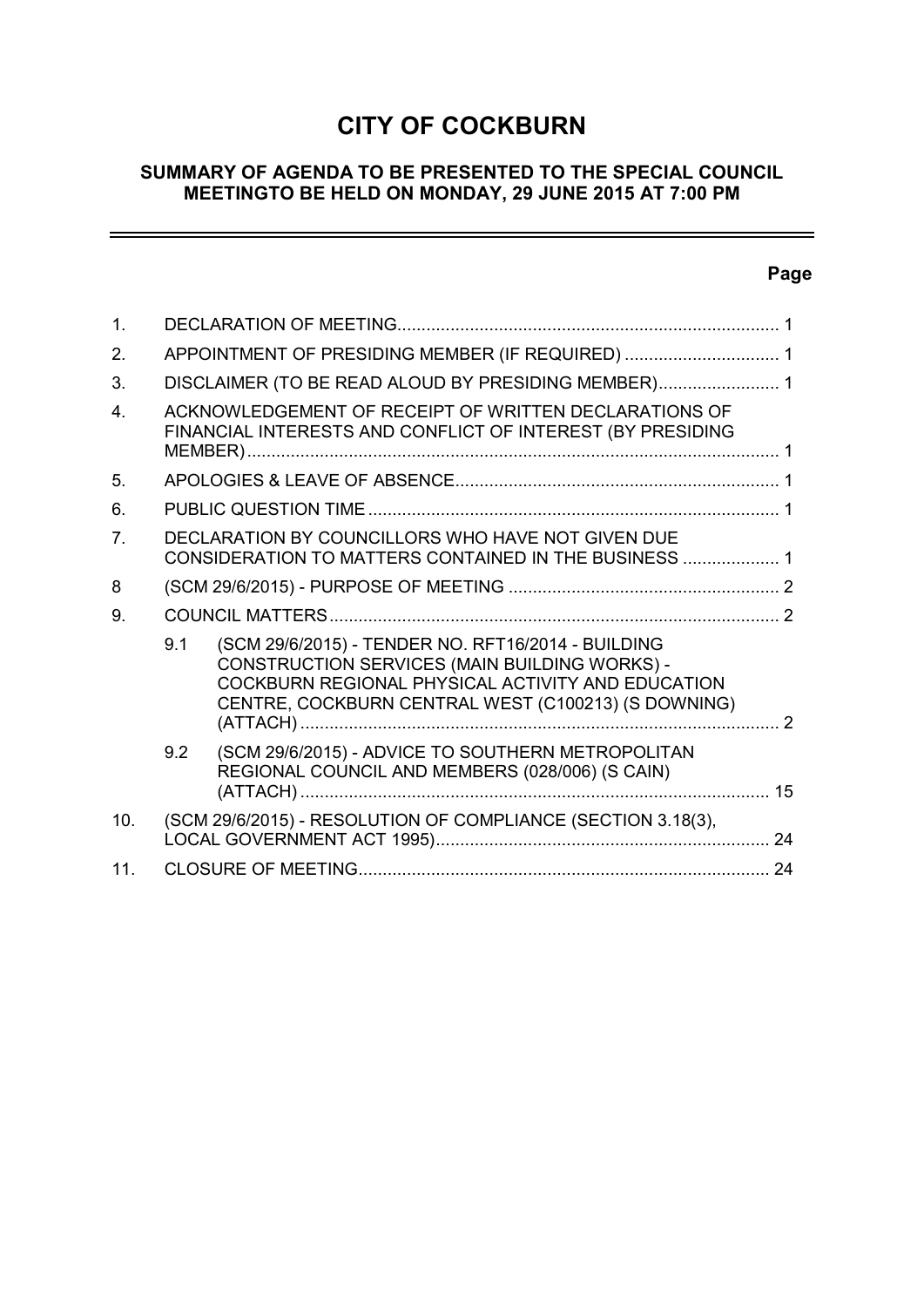# **CITY OF COCKBURN**

# **AGENDA TO BE PRESENTED TO THE SPECIAL COUNCIL MEETING TO BE HELD ON MONDAY, 29 JUNE 2015 AT 7:00 PM**

### **1. DECLARATION OF MEETING**

### **2. APPOINTMENT OF PRESIDING MEMBER (If required)**

### **3. DISCLAIMER (To be read aloud by Presiding Member)**

Members of the public, who attend Council Meetings, should not act immediately on anything they hear at the Meetings, without first seeking clarification of Council's position. Persons are advised to wait for written advice from the Council prior to taking action on any matter that they may have before Council.

### **4. ACKNOWLEDGEMENT OF RECEIPT OF WRITTEN DECLARATIONS OF FINANCIAL INTERESTS AND CONFLICT OF INTEREST (by Presiding Member)**

Nil

### **5. APOLOGIES & LEAVE OF ABSENCE**

Nil

### **6. PUBLIC QUESTION TIME**

Nil

### **7. DECLARATION BY COUNCILLORS WHO HAVE NOT GIVEN DUE CONSIDERATION TO MATTERS CONTAINED IN THE BUSINESS**

Nil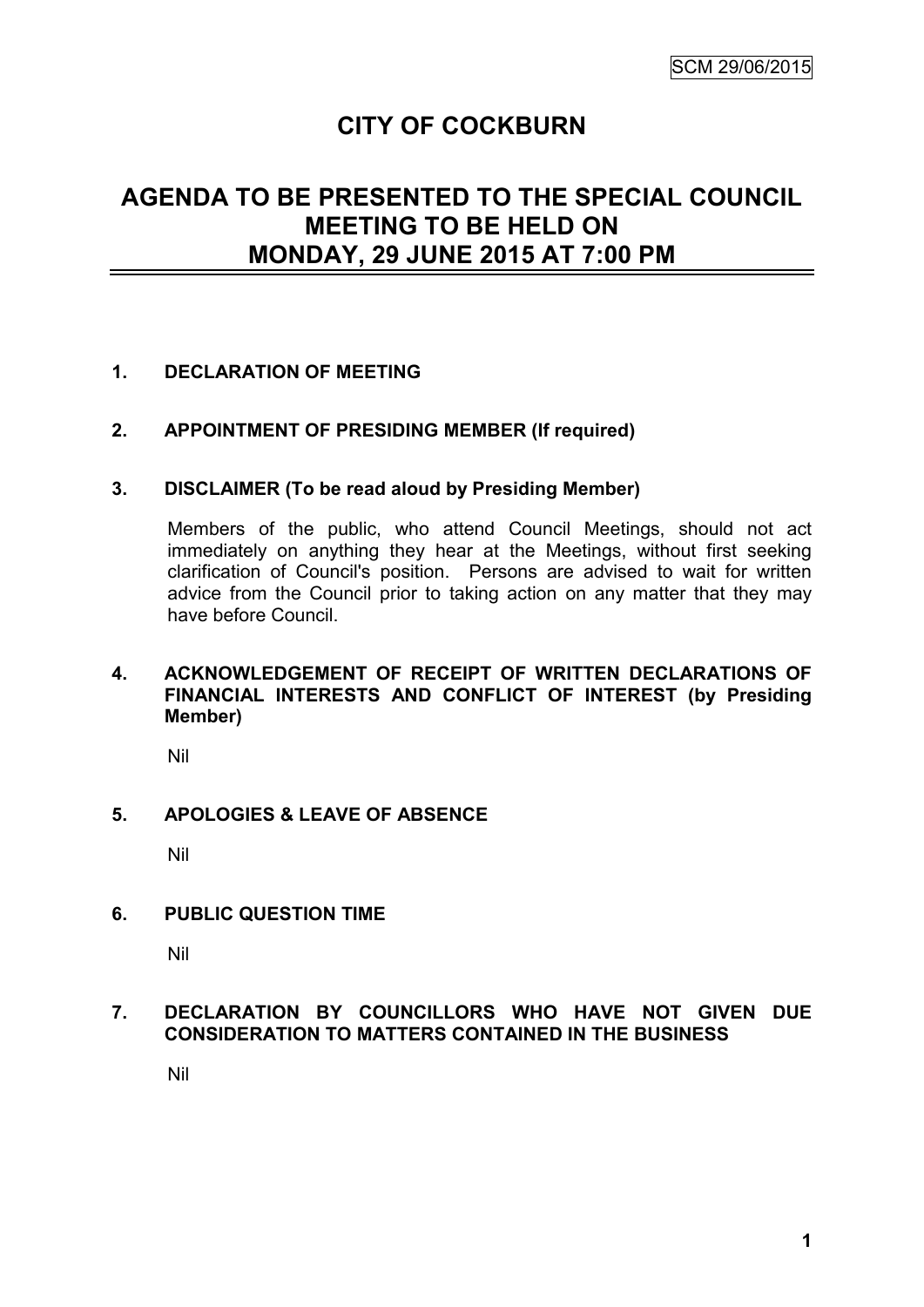### **8 (SCM 29/6/2015) - PURPOSE OF MEETING**

The purpose of the meeting is to consider:

- (a) endorsement of the preferred tenderer for the Building Construction Services (Main Building Works) – Cockburn Regional Physical Activity and Education Centre, Cockburn Central West; and
- (b) advice to the Southern Metropolitan Regional Council and Members on waste management matters.

### **9. COUNCIL MATTERS**

**9.1 (SCM 29/6/2015) - TENDER NO. RFT16/2014 - BUILDING CONSTRUCTION SERVICES (MAIN BUILDING WORKS) COCKBURN REGIONAL PHYSICAL ACTIVITY AND EDUCATION CENTRE, COCKBURN CENTRAL WEST (C100213) (S DOWNING) (ATTACH)**

### **RECOMMENDATION**

That Council accept the tender submitted by Brookfield Multiplex Constructions Pty Ltd, for Tender No. RFT 16/2014 – Building Construction Services (Main Building Works), Cockburn Regional Physical Activity Centre, Cockburn Central West, for the guaranteed maximum lump sum price of \$91,430,900 GST inclusive (\$83,119,000) GST exclusive) subject to the following agreements between the City and Fremantle Football Club being endorsed by Council:

- (a) Development Agreement
- (b) Oval Lease
- (c) Facility Lease
- (d) Management & Operations Agreement

**COUNCIL DECISION**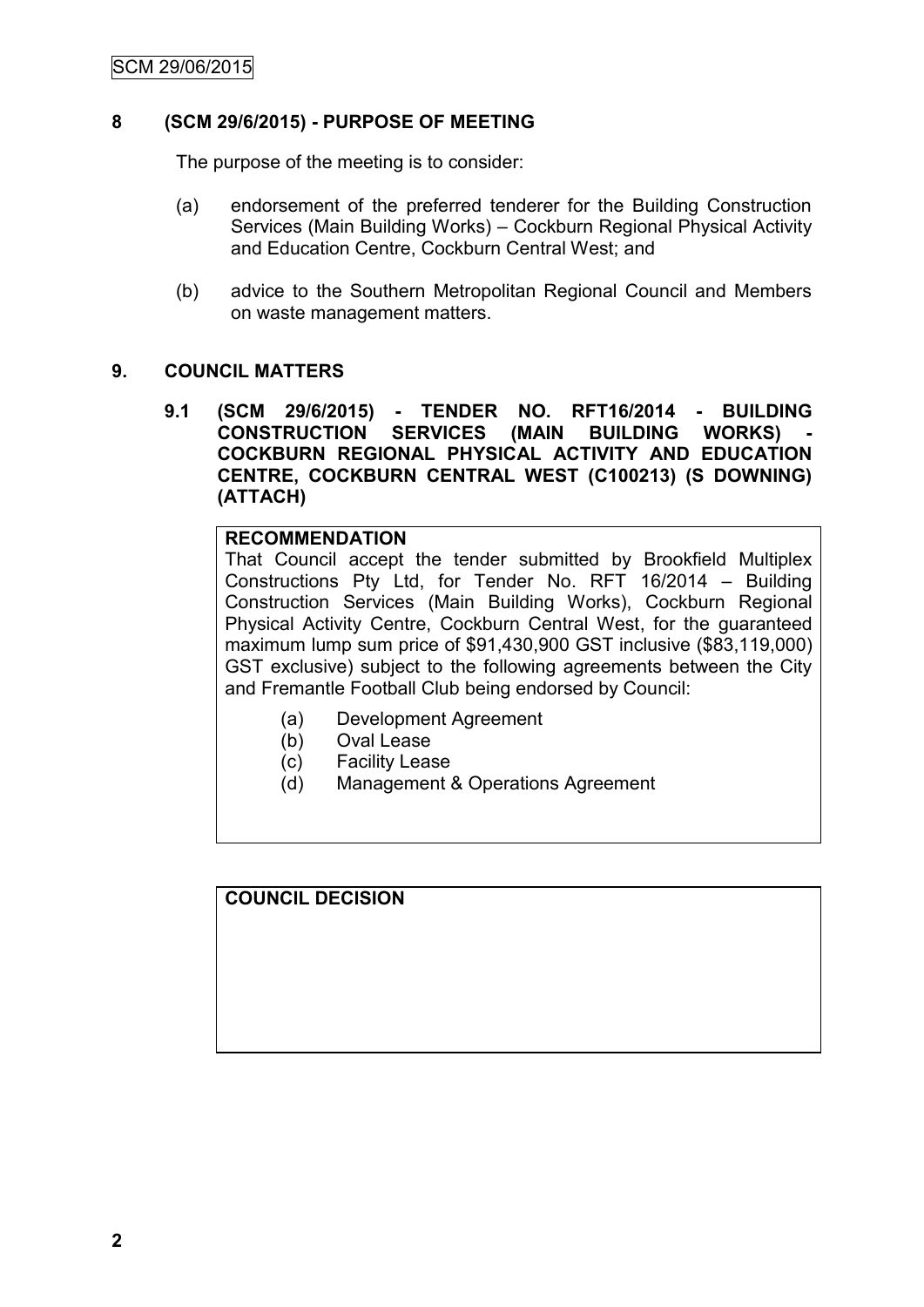### **Background**

The City of Cockburn (The Principal), in conjunction with project partner, the Fremantle Football Club (FFC), identified the requirement to seek expressions of interest from qualified, experienced and registered (WA Registered Building Service Contractor) Building Construction Contractors for the construction of the Cockburn Regional Physical Activity and Educational Centre (RPAEC). This proposed new sporting complex will be located within the Cockburn Central West (CCW) Precinct which is bounded by Beeliar Drive, Midgegooroo Avenue, Poletti Road and North Lake Road, Cockburn Central, Western Australia.

The facility will be a fully integrated, state of the art sporting complex that will cater for a full range of aquatic, indoor and outdoor sports which will be provided to the Cockburn community and the wider population. The facility will also provide an elite training facility and administrative accommodation to the FFC that meets or exceeds the benchmark of rival Australian Rules Football clubs and provides accommodation space for an educational training facility for Curtin University"s students, academics and researchers, the details of which are still being negotiated.

The main building construction contract works will be procured using a modified traditional tendering process leading to a Guaranteed Maximum Price (GMP) contract.

Contracts for Pools Construction and Pool Filtration/Hydraulic Systems (RFT23/2014 & RFT24/2014) have been separately tendered by the Principal and the preferred tenderer/s will then be engaged by the Main Building Contractor as sub-contractors following award of the Main Building Contract. The preferred pools and filtration works tenderer was presented to the Special Council Meeting held on 23 June 2015 and endorsed by Council.

Contract for the Geothermal construction of injection and reinjection bores for the heating of the pool water bodies was separately tendered by the Principal (RFT 02/2015), with these works being managed by the Principal. The preferred geothermal tenderer was presented to the Special Council Meeting held on 23 June 2015 and accepted by Council.

The scope of the Main Building Works (on a site prepared by LandCorp prior to commencement of the main building works) includes, but is not limited to:

- Multipurpose indoor sports hall with six (6) high ball courts;
- Internal 'street' that provides a physical link between the key components of the facility;
- Community health club facility including gym and group fitness;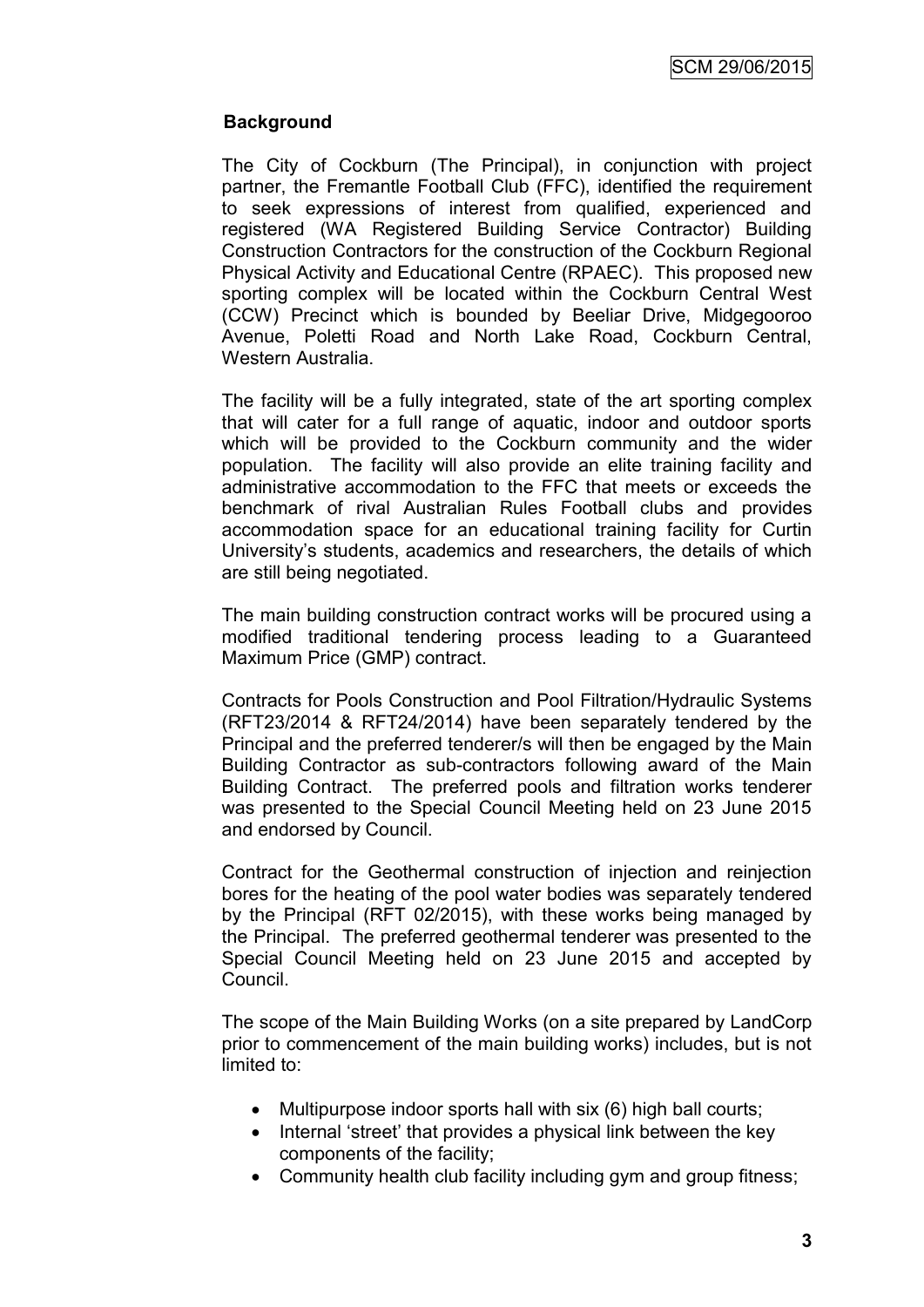- Pools including:
	- 50m Outdoor Pool (with separating boom)
	- $\geq 25$ m Indoor Pool
	- Warm water/Hydrotherapy Pool
	- Hot & Cold Recovery Pools
	- > Leisure Pool
	- $\triangleright$  Learn to Swim Pool
	- $\triangleright$  Spa;
- 3 x feature waterslides;
- Commercial allied health space for lease;
- Community administration;
- Toilets, change rooms and ancillary accommodation;
- Car parking facilities:
- Clubrooms for swim club;
- Plant Room and storage areas;
- Function and Meeting rooms;
- Lecturette and Multimedia facilities;
- Altitude training room;
- Administration for Fremantle Football Club;
- Training facilities for Fremantle Football Club;
- Retail Sports shop;
- Secure Car Parking for Fremantle Football Club.
- $\bullet$

A two-stage tendering process was undertaken:

### **Stage 1 - Expression of Interest (EOI)**

Stage 1 is the EOI Stage and was publically open to all capable legal entities in Australia and from around the world that have accepted the principles of the Conditions of Responding.

Following the close of the EOI, Respondents were evaluated and a shortlist of "Acceptable Tenderers" determined. The Principal then proceeded to the issuing of a restricted/private Request for Tender (RFT) which allowed the Respondents deemed Acceptable Tenderers to lodge a priced submission for the Main Building Construction works.

### **Stage 2 – Request for Tender (RFT)**

Stage 2 was the RFT Stage and was issued only to those Respondents who submitted responses, were selected by the Evaluation Panel at the completion of Stage 1 and deemed "Acceptable Tenderers".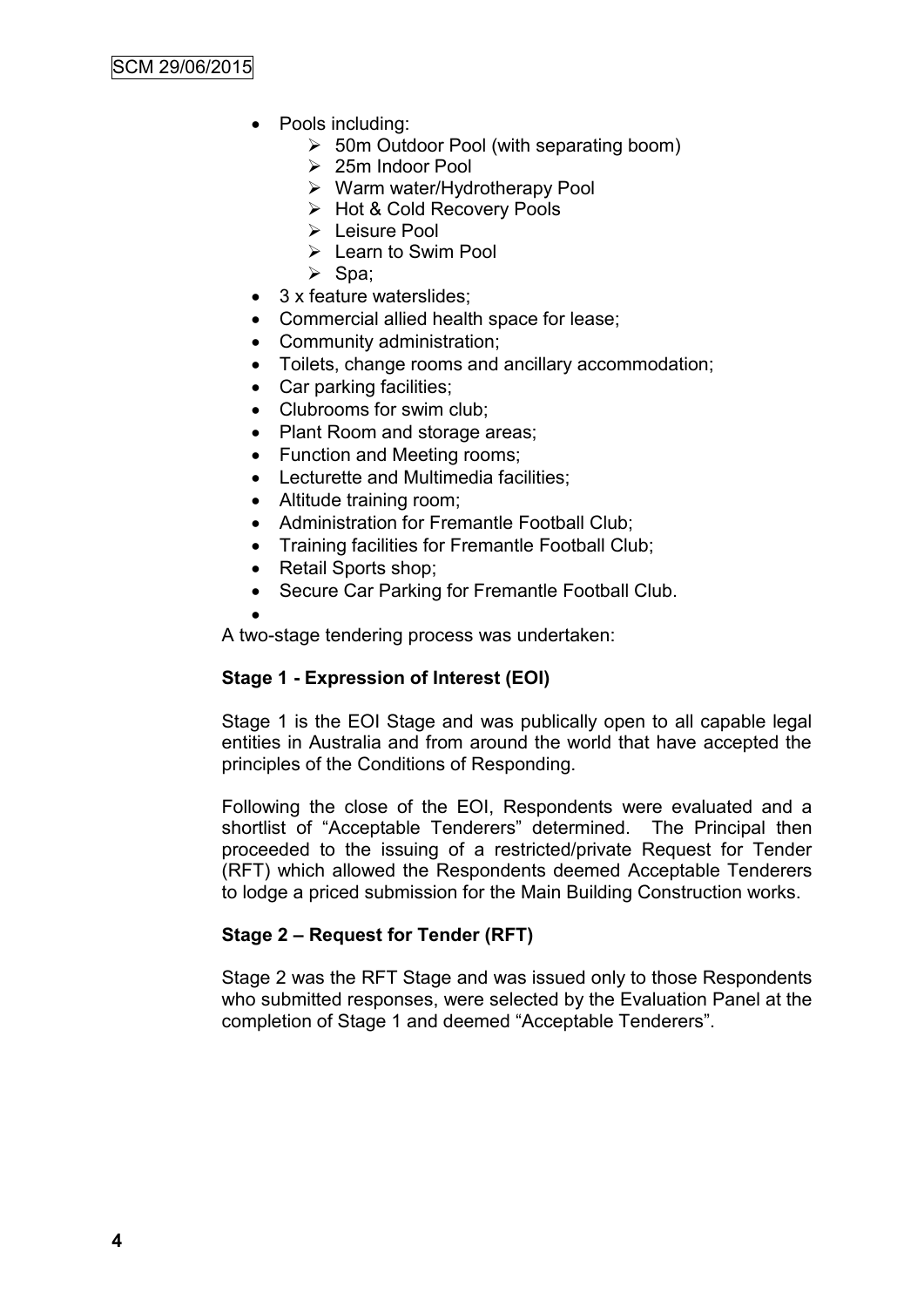|   | <b>Task</b>                      | <b>Date</b>       |
|---|----------------------------------|-------------------|
| 1 | Expression of Interest (Close)   | 11 September 2014 |
| 2 | Tender (RFT) Issue               | 17 October 2014   |
| 2 | Tender (RFT) Period (Close)      | 12 December 2014  |
| 3 | Tender (RFT) Award               | 29 June 2015      |
| 4 | <b>Construction Commencement</b> | 15 July 2015      |
| 5 | <b>Practical Completion</b>      | March 2017        |

The preliminary project/works schedule is as follows:

Expression of Interest Number EOI 13/2014 – Building Construction Services (Main Building Works), Cockburn Regional Physical Activity and Education Centre, was advertised on Saturday 2 August 2014 in the Local Government Tenders section of "The West Australian" newspaper. It was also displayed on the City"s E-Tendering website between Saturday, 2 August 2014 and Thursday, 11 September 2014 throughout Australia and New Zealand.

A mandatory briefing was held on Monday, 18 August 2014 from 10am to 12noon at The City of Cockburn"s Integrated Health and Community Facility, 11 Wentworth Parade, Success Western Australia. The mandatory briefing saw the attendance of 15 interested parties. All ten respondents attended the mandatory briefing.

Responses closed at 2:00pm (AWST) Thursday, 11 September 2014 and ten (10) submissions were received from:

|                | <b>Company Name</b>                               | <b>Trading As</b>                             |
|----------------|---------------------------------------------------|-----------------------------------------------|
| 1              | <b>BGC Construction Pty Ltd</b>                   |                                               |
| $\overline{2}$ | Broad Construction Services (WA) Pty Ltd          |                                               |
| 3              | <b>Brookfield Multiplex Constructions Pty Ltd</b> |                                               |
| 4              | <b>Built Environs WA Pty Ltd</b>                  | <b>Built Environs</b>                         |
| 5              | <b>Cockram Construction Limited</b>               |                                               |
| 6              | Cooper & Oxley Builders Pty Ltd                   |                                               |
| 7              | Doric Contractors Pty Ltd                         |                                               |
| 8              | <b>Perkins Decmil Joint Venture</b>               | <b>Perkins Decmil</b><br><b>Joint Venture</b> |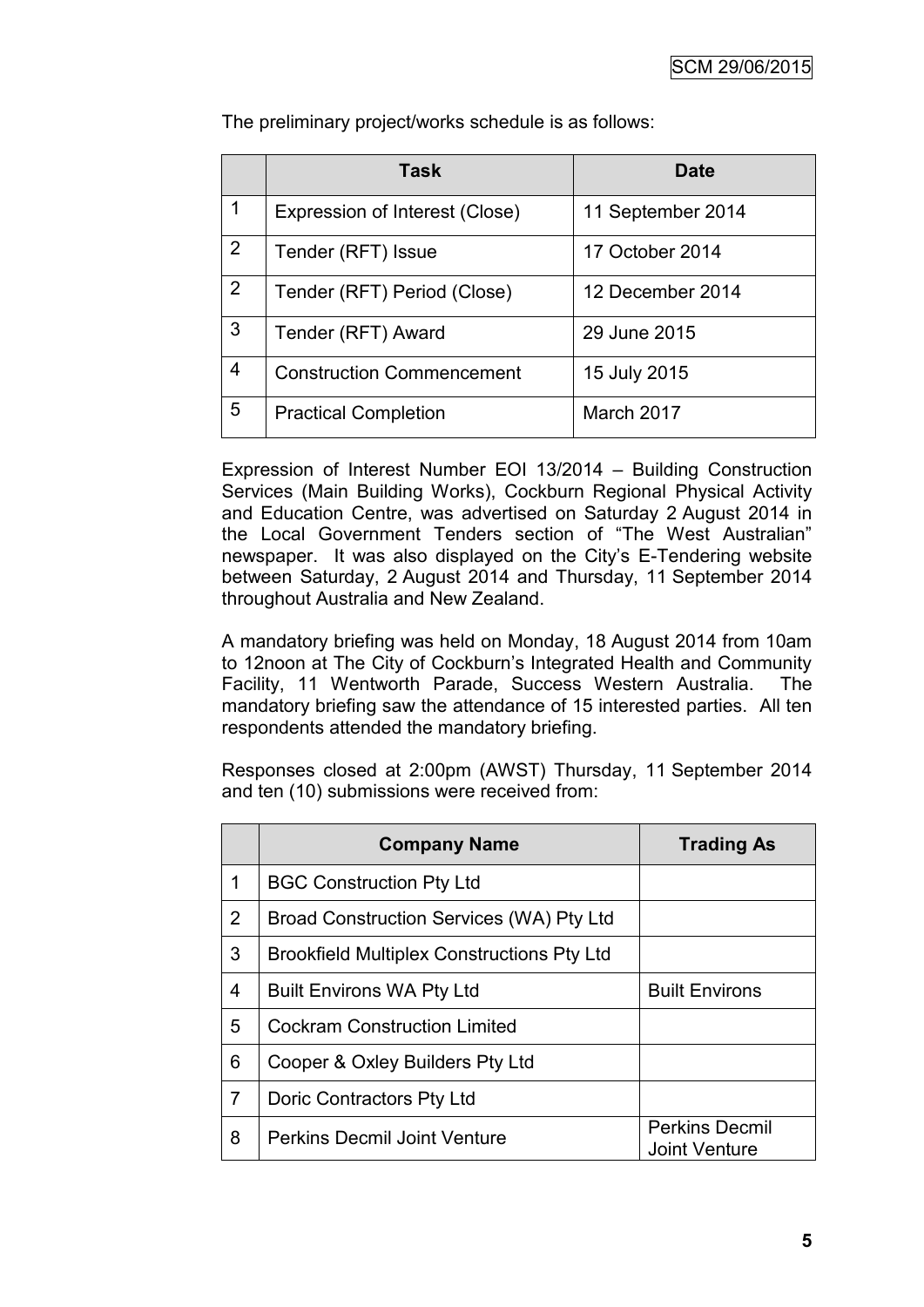|    | Perkins (WA) Pty Ltd and Decmil Australia Pty Ltd |  |
|----|---------------------------------------------------|--|
| -9 | Pindan Contracting Pty Ltd                        |  |
|    | 10   Probuild Constructions (Aust.) Pty Ltd       |  |

The evaluation process resulted in the following respondents being deemed "Acceptable Tenderers":

- Brookfield Multiplex Constructions Pty Ltd
- Perkins Decmil Joint Venture
- Pindan Contracting Pty Ltd
- Broad Construction Services (WA) Pty Ltd.

These respondents were invited to tender for the Main Building Construction of the new Regional Physical Activity and Education Centre (RPAEC), Cockburn Central West under a request for tender process.

The Tender Number RFT 16/2014 – Building Construction Services (Main Building Works), Cockburn Regional Physical Activity and Education Centre, was issued to the acceptable tenderers via the City"s E-Tendering website on Friday, 17 October 2014.

The "Acceptable Tenderers" were issued with substantially complete (80% - 90%) design documentation.

A non-guaranteed Bill of Quantities was issued as an addendum during the RFT stage.

Tenderers had approximately one (1) week to review and explore the initial design components culminating with Tenderers presenting innovative alternative design solutions to the Principal and current Design Team in a workshop environment. A further three (3) weeks involved an interactive tendering period with direct but controlled access to the Design Team to allow elaboration of identified alternatives during this period. The intention of these alternative designs was to provide cost and time savings to the Principal. These design alternatives were not disclosed to the other Tenderers. The Principal retained the intellectual property rights of all submissions.

At the conclusion of the tendering period; all Tenderers were required to submit a compliant Tender based on the initial design and, in addition, provide a range of alternative design options.

A full summary of the tender process has been prepared by NS Projects (Project Manager) under Attachment 6 - City of Cockburn Regional Physical Activity & Education Centre - Tender Report.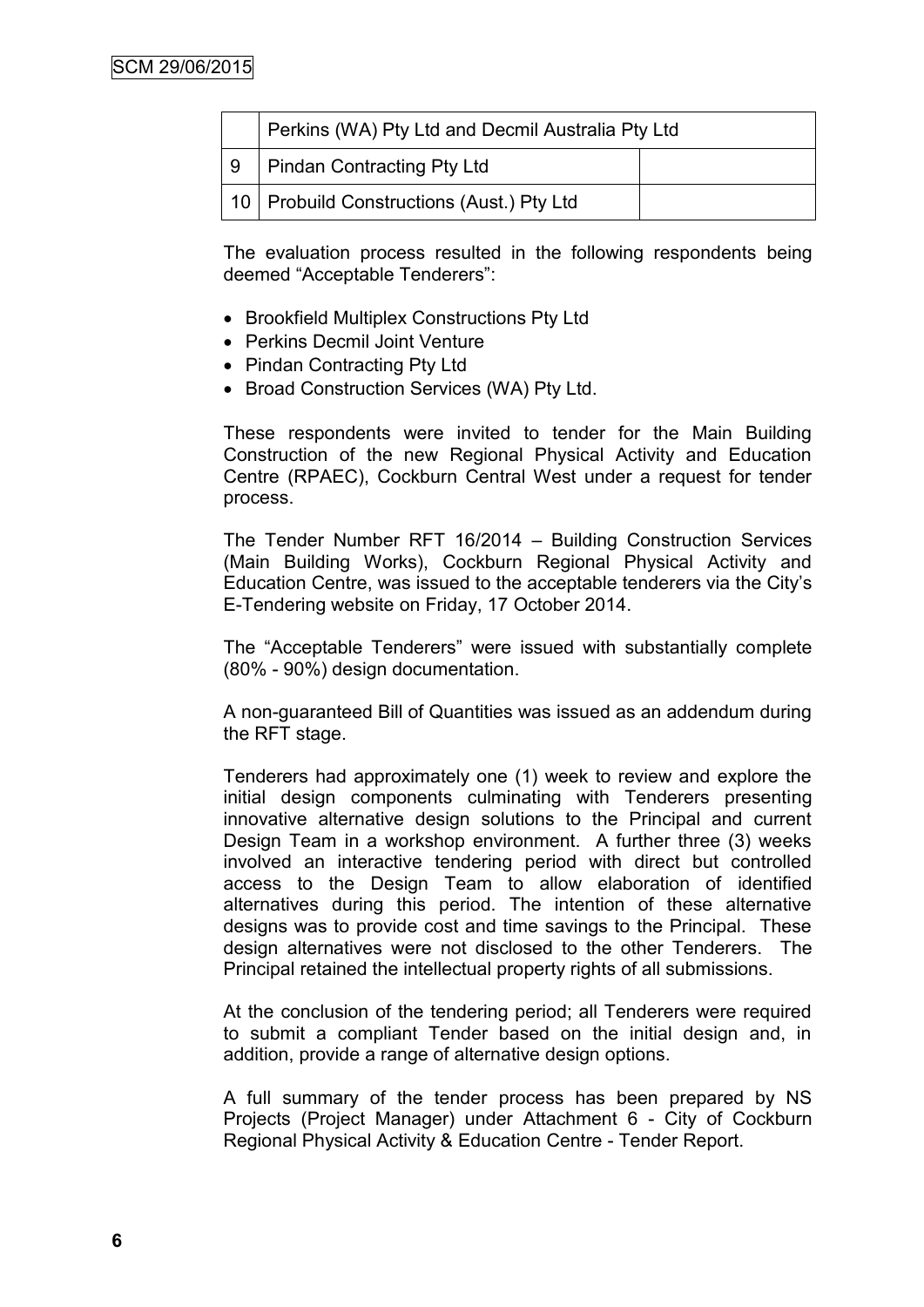# **Submission**

Tenders closed at 2:00pm (AWST) on Friday, 12 December 2014 and five (5) tender submissions were received from:

- 1. Brookfield Multiplex Constructions Pty Ltd
- 2. Broad Construction Services (WA) Pty Ltd
- 3. Broad Construction Services (WA) Pty Ltd Alternative
- 4. Pindan Contracting Pty Ltd<br>5. Perkins Decmil Joint Ventur
- 5. Perkins Decmil Joint Venture

# **Report**

Compliance Criteria

|     | <b>COMPLIANCE CRITERIA</b>                                                                                                      |
|-----|---------------------------------------------------------------------------------------------------------------------------------|
|     | (a) Attendance at the Mandatory Tender Workshops (Part 1).                                                                      |
|     | (b) Compliance with the Conditions of Tendering (Part 1) of this<br>Request                                                     |
|     | (c) Compliance with the Specification (Part 2) contained in the<br>Request.                                                     |
|     | (d) Compliance with Sub-Contractors Requirements and completion<br>of Section 3.3.3.                                            |
|     | (e) Compliance with AS/NZS ISO 14001 Accreditation Requirements<br>and completion of Section 3.3.5.                             |
| (f) | Compliance with Qualitative Criteria requirements and completion<br>of Section 3.4.2.                                           |
|     | (g) Compliance with Fixed Price and completion of Section 3.5.2.                                                                |
|     | (h) Compliance with and completion of the Price Schedule (including<br>Breakdown of Lump Sum) in the format provided in Part 4. |
| (i) | Compliance with Occupational Safety & Health Requirements &<br>completion of Appendix A.                                        |
| (j) | Compliance with ACCC Requirements and completion of<br>Appendix B.                                                              |
|     | (k) Compliance with Building Code 2013 Requirements and<br>completion of Appendix C                                             |
| (1) | Acknowledgement of any Addenda issued.                                                                                          |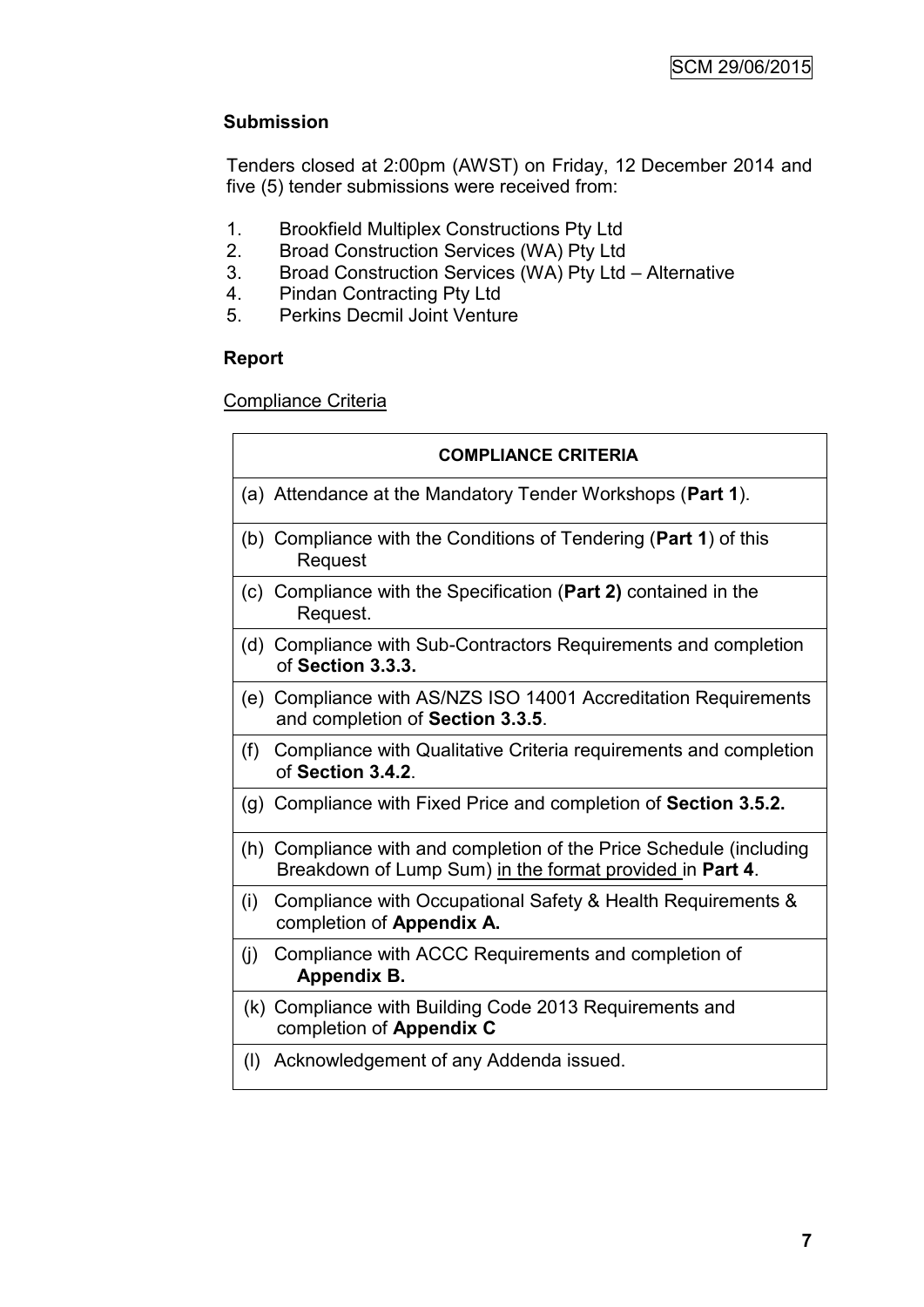## **Compliant Tenderers**

All Tenderers were deemed compliant and evaluated with the exception of the alternative submission presented by Broad Construction Services as the tenderer proposed scope changes.

### Evaluation Criteria

| <b>Evaluation Criteria</b>                | Weighting<br>Percentage |
|-------------------------------------------|-------------------------|
| Tenderer's Key Personnel & Subcontractors | <b>20%</b>              |
| Methodology                               | 10%                     |
| Tendered Price - Lump Sum                 | 70%                     |
| <b>TOTAL</b>                              | 100%                    |

### Evaluation Panel

The tender submissions were evaluated by:

|     | <b>Name</b>               | <b>Title</b>                                        | <b>Representing</b>                         |
|-----|---------------------------|-----------------------------------------------------|---------------------------------------------|
| 1.  | Stephen Cain              | <b>Chief Executive Officer</b>                      | City of Cockburn                            |
| 2.  | Stuart Downing **         | Director, Finance &<br><b>Corporate Services</b>    | City of Cockburn                            |
| 3.  | Daniel Arndt              | Director, Planning &<br>Development                 | City of Cockburn                            |
| 4.  | <b>Anton Lees</b>         | A/Director, Engineering &<br><b>Works</b>           | City of Cockburn                            |
| 5.  | Donald Green              | Director, Governance &<br><b>Community Services</b> | City of Cockburn                            |
| 6.  | <b>Robert Avard</b>       | <b>Manager Community</b><br><b>Services</b>         | City of Cockburn                            |
| 7.  | <b>Brad Paatsch</b>       | <b>General Manager Strategic</b><br>Projects        | <b>Fremantle Football</b><br>Club           |
| 8.  | <b>Chris Beattie</b>      | Division Manager, Gemba<br>Group Pty Ltd            | <b>Fremantle Football</b><br>Club           |
| 9.  | <b>Steve McDonald</b>     | Senior Project Manager                              | NS Projects P/L                             |
| 10  | David Karotkin            | <b>Managing Director</b>                            | <b>Sandover Pinder</b><br><b>Architects</b> |
| 11. | <b>Scott Parrott</b>      | <b>Director</b>                                     | <b>WT Partnership</b>                       |
|     | <b>Advisory Role Only</b> |                                                     |                                             |
| 1.  | <b>Adrian Lacquiere</b>   | <b>Recreation Services</b><br>Coordinator           | City of Cockburn                            |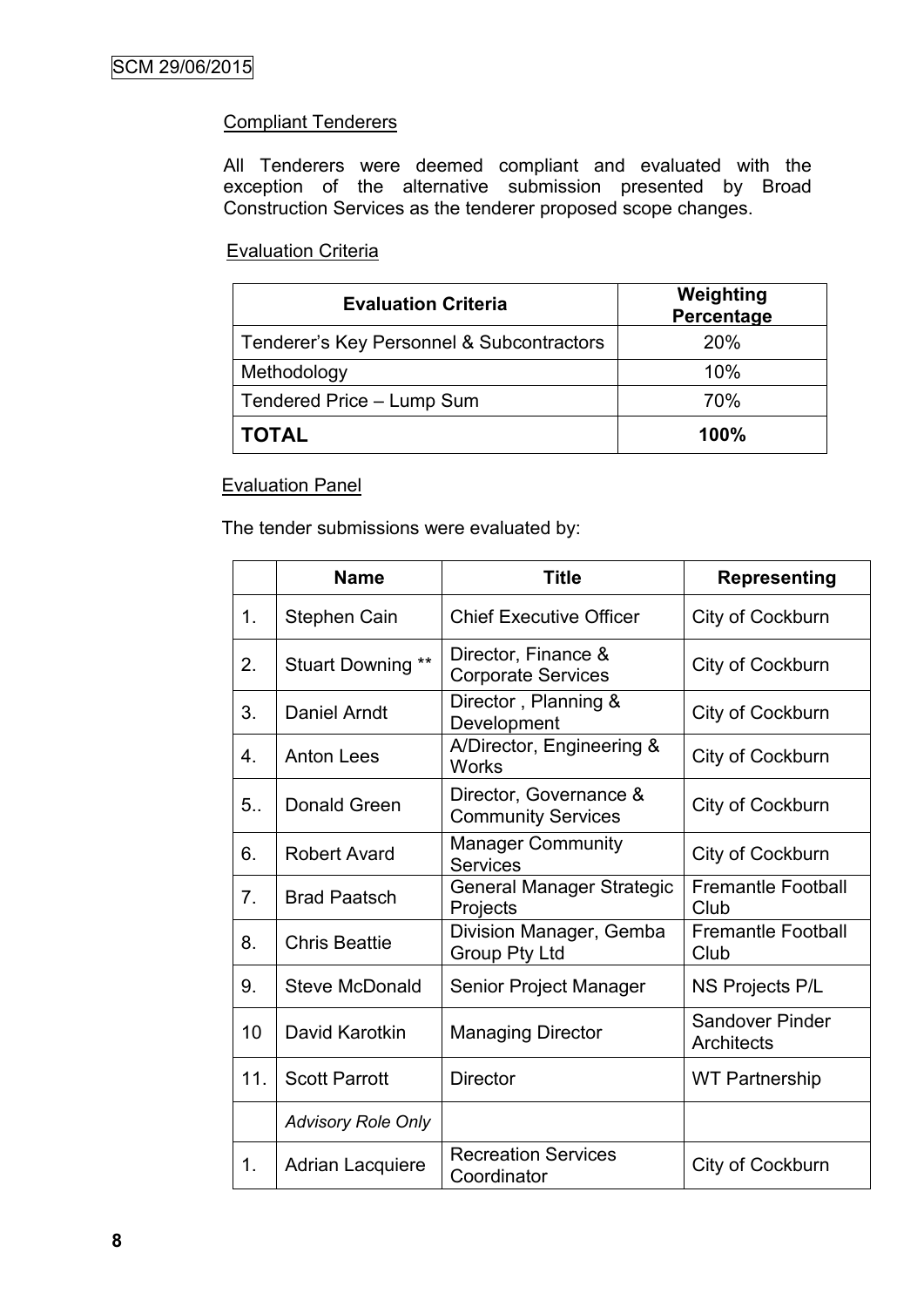| 2. | <b>Andy Armstrong</b> | <b>Project Director</b>     | NS Projects P/L    |
|----|-----------------------|-----------------------------|--------------------|
| 3. | Mike McGrath          | <b>Senior Associate</b>     | <b>DWP</b>  Suters |
|    | Probity/Compliance    |                             |                    |
|    | Gary Ridgway          | <b>Contracts Specialist</b> | City of Cockburn   |

# **\*\* Chairperson**

Scoring Table - Combined Totals

|                                                                | <b>Percentage Score</b>   |                                      |              |
|----------------------------------------------------------------|---------------------------|--------------------------------------|--------------|
| Tenderer's Name                                                | Cost<br><b>Evaluation</b> | <b>Non-Cost</b><br><b>Evaluation</b> | <b>Total</b> |
|                                                                | 70%                       | 30%                                  | 100%         |
| <b>Brookfield Multiplex</b><br><b>Constructions Pty Ltd **</b> | 70.00%                    | 22.05%                               | 92.05%       |
| <b>Perkins Decmil Joint Venture</b>                            | 65.92%                    | 22.82%                               | 88.74%       |
| Broad Construction Services (WA)<br><b>Pty Ltd</b>             | 66.62%                    | 21.70%                               | 88.33%       |
| <b>Pindan Contracting Pty Ltd</b>                              | 61.96%                    | 20.64%                               | 82.60%       |

### \*\* **Recommended Submission**

### Evaluation Criteria Assessment

The tender assessment period involved the evaluation panel completing a detailed review of all Tenders received after the panel member had received a briefing from each of the four Tenderers on 17 December 2014. The presentation by the four tenderers on 17 December did not form part of the evaluation process however was provided so the panel members were informed of the various alternatives being proposed by the tenderers.

The Design Team assessed the proposed alternative design solutions to determine whether these changes could be integrated into the facility. The alternative design solutions were considered based on financial or operational savings to the Principal. The endorsed design alternatives were then shortlisted with the associated cost discounted from the associated Tenderer"s initial GMP figure to arrive at a single preferred Tenderer.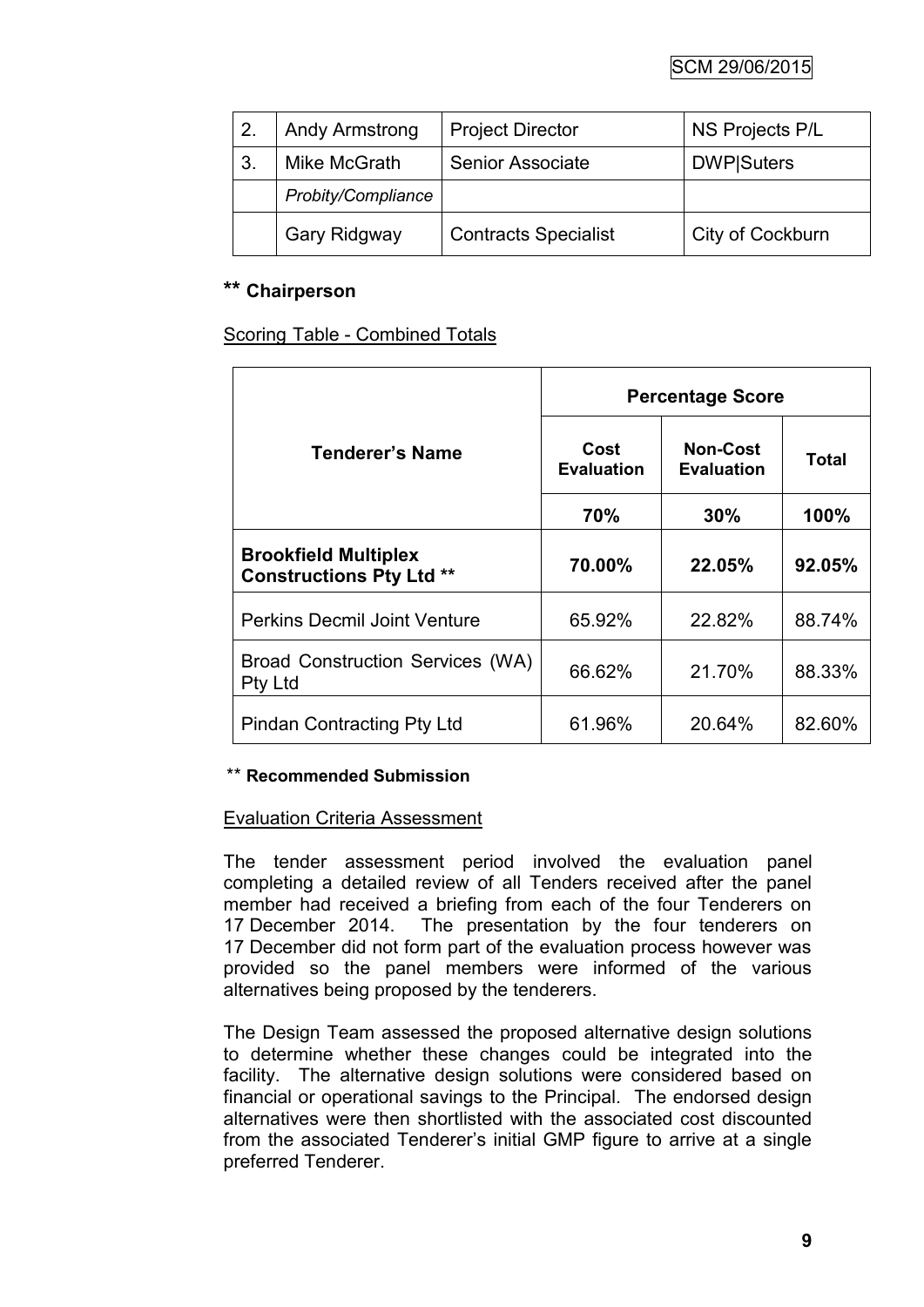On completion of the assessment process alternative designs from unsuccessful Tenderers were considered for implementation into the final design.

#### Tenderer"s Key Personnel and Subcontractors

All tenderers demonstrated they had sufficient key personnel skills and experience to complete the works within the required time frame. It was the view of the Panel that Broad, Brookfield Multiplex and Perkins were deemed to have slightly more experienced key personnel compared to Pindan on the scale and types of projects.

#### **Methodology**

All tenderers demonstrated a strong understanding for the construction methodology required to complete the project. They all clearly had the experience to manage complex issues that could arise and had the ability to deliver significant projects using their proposed construction techniques. All tenderers were also able to demonstrate that they could complete the construction of the building within the timeframe anticipated.

#### **Summation**

Brookfield Multiplex Constructions Pty Ltd (BMX) was selected as the Preferred Tenderer for this project and advised accordingly on Tuesday, 20 January 2015 so as to finalise the design of the Cockburn Regional Physical Activity and Education Centre and to achieve an agreed GMP for the construction works and agreement on the terms and conditions for a contract to be entered into by the Principal.

The Pools Construction and Pool Filtration/Hydraulics Contracts (collectively known as the Pool Works) were tendered separately by the City. The preferred Main Building Construction Tenderer participated in the assessment panel for these tenders with the Panel determining that Commercial Aquatics Australia (CAA) provided the best offer in terms of price and quality and would be considered as preferred for Pools Construction and Pool Filtration/Hydraulics. The formal appointment of CCA would be made by the Main Building Contractor as these works would fall within the main building works package.

The Geothermal Injection and reinjection bores was also tendered separately and will be contracted and managed directly by the City.

In order to achieve the construction budget, further value engineering was required on top of the tendered alternatives put forward by BMX. This required a significant review in the products, materials and design that has resulted in the target construction being met after some non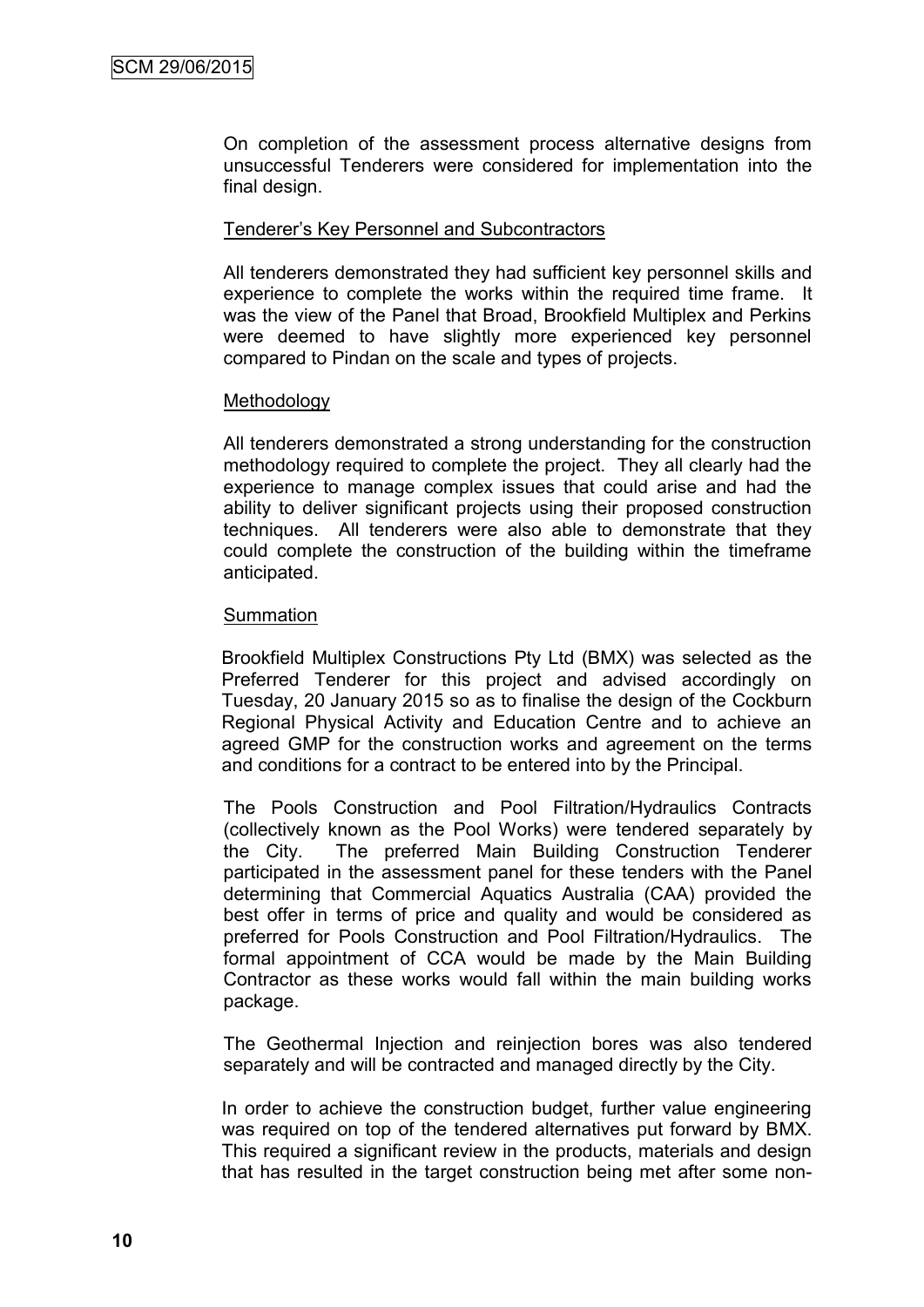core components of the facility were excluded. These included the City"s proposed Civic and Function facilities along with approximately 380m2 of future expansion space. These items were not in the original brief however were included at the time of the tender based on the cost advice from the Quantity Surveyor. The final design to reach the GMP includes the following key changes from the original design to achieve the GMP:

- Reduction in Level 1 future expansion and civic spaces;
- Relocation of gym and group fitness areas;
- Relocation of Function and meeting rooms to the ground level;
- 52m outdoor pool with movable boom reduced to 50m with fixed hinged boom;
- General floor area reductions to provide more efficient circulation spaces;
- Alternative mechanical air handling system to Fremantle Football Club administration areas;
- Alternative mechanical ventilation system in aquatic hall area
- Reduction in glazing and facade;
- Alternative pool filtration option (originally preferred but was cost prohibitive);
- Alternative product selections obtained by the Builder that have the same or better specifications to the original selection
- Reallocation of the Artwork allowance (\$280k) to the construction budget. Artwork will be separately budgeted in the 2015/16 & 2016/17 financial years.

The formal and final submission of the GMP from BMX is outlined within the Confidential Attachment 4 – Final GMP submission – Brookfield Multiplex Construction Pty Ltd.

The final drawings that represent the deliverables under the GMP are outlined in Attachments 5 – Final Project Drawings and Plans.

With the GMP approach, variations during construction will be restricted to Individual Scope Variations; being Principal-instigated material or substantial scope changes and/or abortive works and as set out more fully in the General Conditions of Contract. The design team will not be novated and will remain in the control of the Principal. Some elements of the works will be Design and Construct where the design team is not able to complete a full design. Under the GMP approach, any design errors or omissions are deemed to be included as the Contractor"s risk.

A relationship based contract is proposed which will require the Principal to consider design changes during construction which are proposed by the Building Construction Contractor. There is no obligation on the Principal to accept any changes although a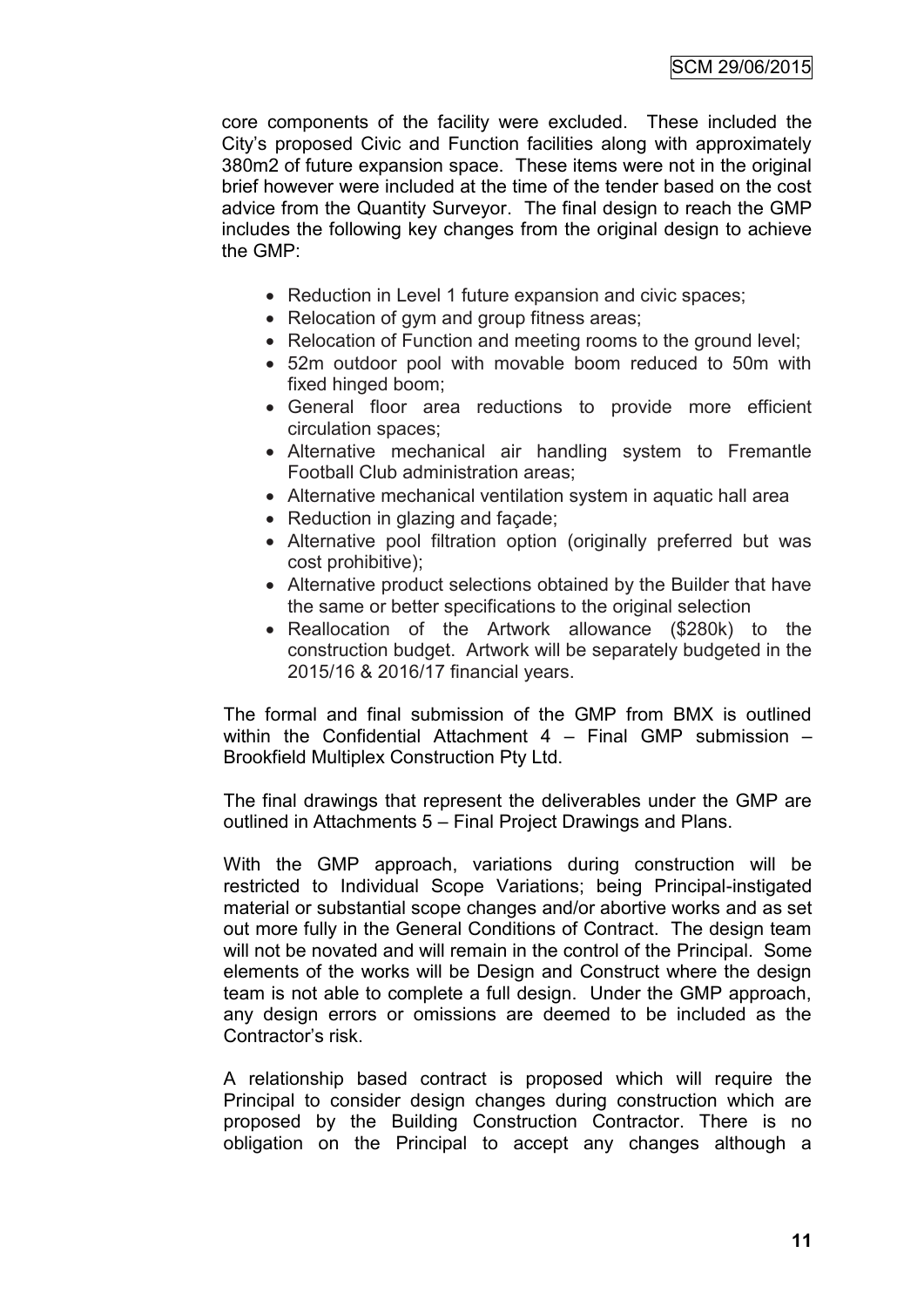reasonable approach will be taken and savings if any may be shared between the Principal and the main contractor.

The evaluation panel recommends that Council accept the submission from Brookfield Multiplex Constructions Pty Ltd as being the most advantageous and value for money tender submission to the City of Cockburn. The recommendation is based on the recommended tenderer assessed as having the capability, appropriate plant and equipment, experience, key personnel, subcontractors and proposed methodology that will meet the City of Cockburn requirements as articulated in the specification. The GMP submitted by Brookfield Multiplex Constructions meets the construction target set for the project.

Contract conditions will be progressed with BMX and subject to the endorsement by Council to award these works, the terms and conditions of the contract will be signed by the Chief Executive Officer under delegated authority.

Separately, the City has been notified that the FFC Board has endorsed the GMP submitted by BMX. The letter of confirmation will be circulated to Elected Members, if received prior to the meeting.

#### **Strategic Plan/Policy Implications**

#### *Growing City*

• Investment in industrial and commercial areas, provide employment, careers and increase economic capacity in the City.

### *Infrastructure*

- Community facilities that meet the diverse needs of the community now and into the future.
- Community infrastructure that is well planned, managed, safe, functional, sustainable and aesthetically pleasing.
- Partnerships that help provide community infrastructure.
- Facilities that promote the identity of Cockburn and its communities.

### *Community & Lifestyle*

- People of all ages and abilities to have equal access to our facilities and services in our communities.
- Promotion of active and healthy communities.

### *A Prosperous City*

- Sustainable development that ensures Cockburn Central becomes a Strategic Regional Centre.
- Creation and promotion of opportunities for destination based leisure and tourism facilities.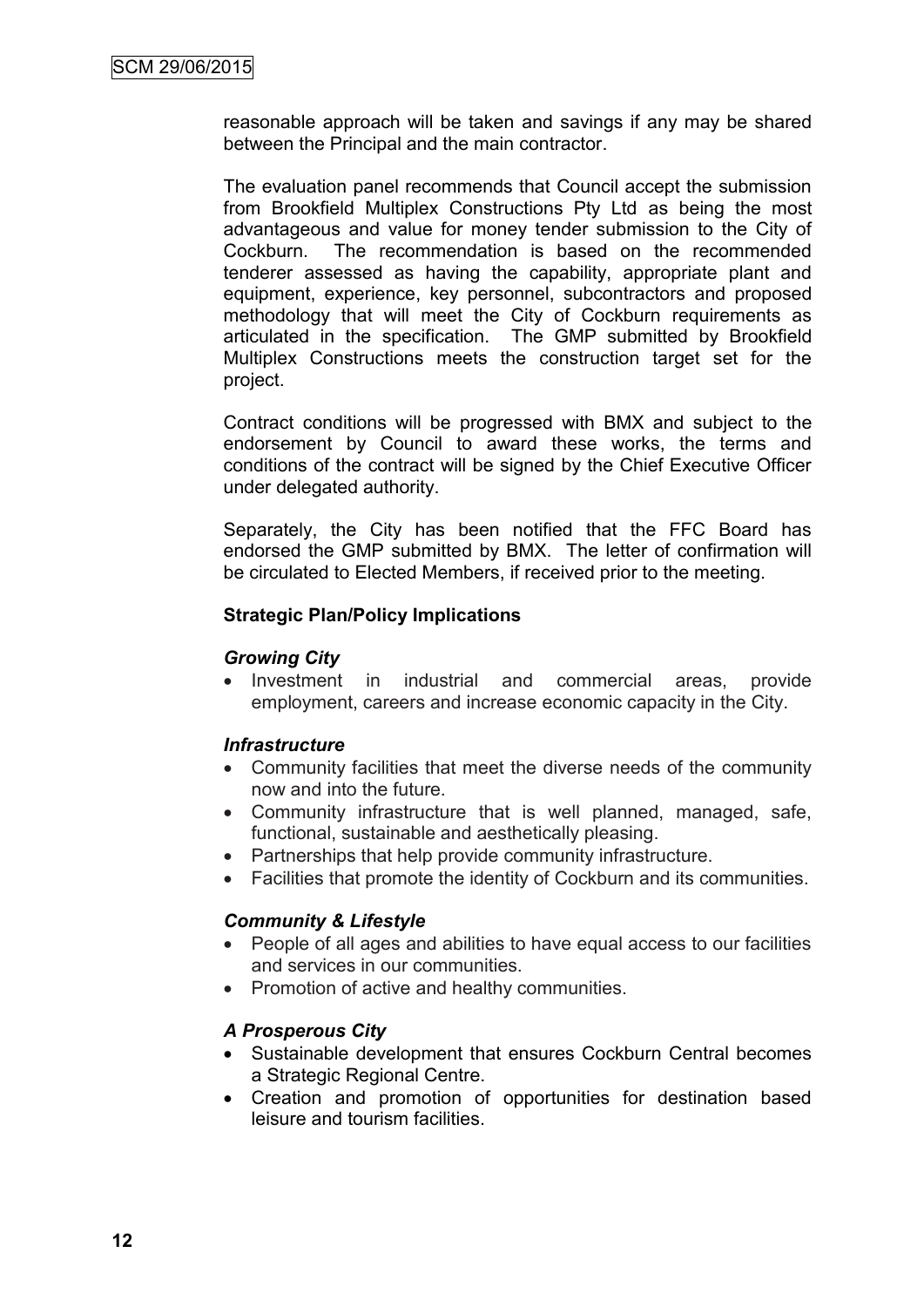# *Moving Around*

• Infrastructure that supports the uptake of public transport and pedestrian movement.

# **Budget/Financial Implications**

The final cost and stakeholder contributions for the RPAEC project has been outlined in the below table:

| <b>Stakeholder</b>                 | <b>Final Funding</b> |
|------------------------------------|----------------------|
| City of Cockburn                   | \$72.85M             |
| <b>Fremantle Football Club</b>     | \$12.75M             |
| <b>Federal Government RDAF</b>     | \$10.00M             |
| <b>State Government - Cabinet</b>  | \$10.00M             |
| <b>State Government - CSRFF</b>    | \$ 2.40M             |
| <b>Curtin University</b>           | \$1.00M              |
| <b>Total Funding Contributions</b> | \$109.0M             |

The City will be funding its portion of the project via the following sources:

| <b>Municipal and Reserves</b>     | \$47.85M |
|-----------------------------------|----------|
| Loan from WA Treasury Corporation | \$25.00M |
| Total Funding                     | \$72.85M |

The GMP of \$83,119,000 GST exclusive submitted by Brookfield Multiplex matches the construction budget set aside for the project.

The City undertook a financial review of each of the Tenderers through an independent credit reference agency 'Veda Advantage'. Corporate Scorecards (Veda"s company assessment arm) were used to undertake a detailed review of the tenderers financials including a current market analysis assessment. A detailed report indicating their ability to financially undertake the level of work has been produced indicating all tenders would be financially viable. The Principal will seek bank guarantees and a deed of indemnity from the Parent entity of BMX.

# **Legal Implications**

Section 3.57 of the Local Government Act 1995 and Part 4 of the Local Government (Functions and General) Regulations 1996 refers.

# **Community Consultation**

N/A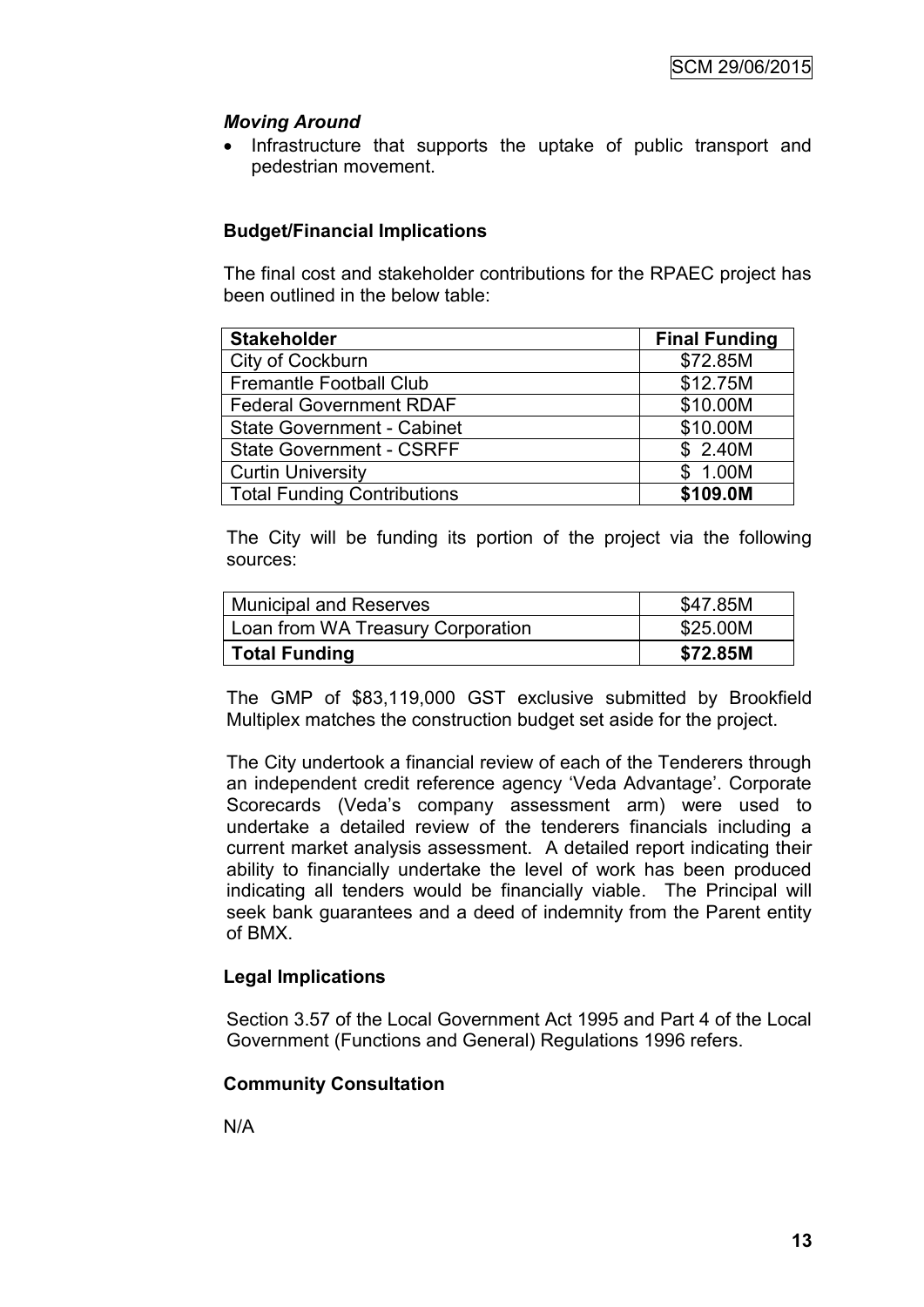# **Attachment(s)**

The following **Confidential\* Attachments** are provided under a separate cover:

- 1. \* Compliance Assessment;
- 2. \* Consolidated Evaluation Score;
- 3. \* Tendered Prices
- 4. \* Final GMP submission Brookfield Multiplex Construction Pty Ltd
- 5. Final Project Drawings and Plans
- 6. \* NS Projects Tender Report,

### **Advice to Proponent(s)/Submissioners**

Those who lodged a tender submission have been advised that this matter is to be considered at the 29 June 2015 Special Council Meeting.

#### **Implications of Section 3.18(3) Local Government Act, 1995**

The provision and operation of leisure facilities is a typical function of local government, although it now operates in a competitive market, particularly in the gymnasium and fitness areas. In general, it is expected that local government provides a broad mix of aquatic, court and fitness options for the community. The RPAEC facility adheres strongly to that concept and in addition, has partnered with the private (Fremantle Football Club) and education (Curtin University) sectors to provide a unique, multi - functional facility capable of being a major drawcard for the community and an attractive client based opportunity for Council.

The premises have been designed to minimise initial capital costs for tenancy spaces, which has been made possible by securing State and Federal funding as a contribution to the initial construction. Each tenant has also committed to pay a proportionate initial establishment cost for independent areas of occupancy and will ultimately be responsible for outgoings and associated depreciation costs to ensure ongoing operational expenditure is accounted for.

With the majority of the building being the responsibility of the City of Cockburn, a Business and Operational Management Plan has been adopted by Council which determines the financial model for the ongoing performance of those areas. The Plan indicates that these operational requirements will be partly subsidised by Council for the first three years, before generating operational surpluses. Council will also be responsible for cash backing the depreciation costs of its operational areas, to ensure adequate provision for major maintenance and replacement costs, when required in future.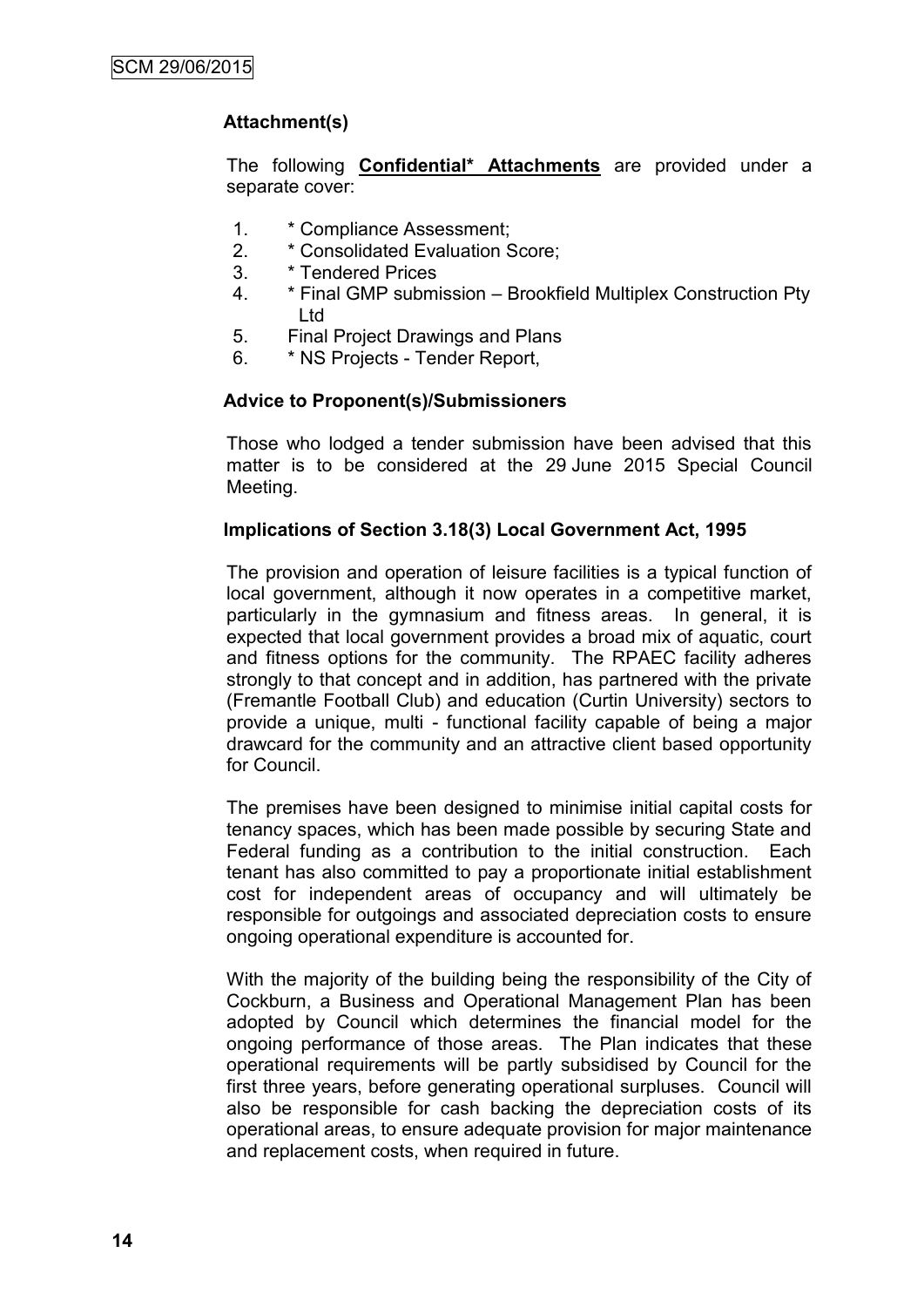### **9.2 (SCM 29/6/2015) - ADVICE TO SOUTHERN METROPOLITAN REGIONAL COUNCIL AND MEMBERS (028/006) (S CAIN) (ATTACH)**

# **RECOMMENDATION**

That Council:

- (1) advises the Southern Metropolitan Regional Council (SMRC) that it agrees to the variation for any supply of recyclables agreement to be offered for a term of "at least 10 years";
- (2) advises the SMRC and its members that, with regard to processing of Municipal Solid Waste (MSW) or recyclables, the City does not intend withdrawing from the Project Establishment or Project Participants Agreements, at this time;
- (3) advises the SMRC and its members that the City will sign the Memorandum of Understanding (MOU for the transaction of the sale of the Materials Recovery Facility (MRF), with the excision of clause 8.1 of that document;
- (4) advises the other members of the Project Participants Agreement that the City will be undertaking a trial of a third bin system in a part of the District and needs to divert the green waste collected during the trial to Henderson Waste Recovery Park for processing during this time;
- (5) agrees to provide a copy of the report on this trial to the SMRC and its members;
- (6) withdraws the City from the Project Participants Agreement for green waste with effect FY16/17, in order to be able to expand the third bin system across the remainder of the District;
- (7) approaches the members of the Project Participants Agreement to undertake a more detailed study on the option of transitioning the MSW processing to Waste To Energy (W2E), including identification of a timetable to transition SMRC to this form of waste disposal; and
- (8) seeks the support of the members of the Establishment Agreement to prepare an alternative structure for administering the SMRC, which would allow it to be downsized in line with the proposed sale of the MRF and any future transition of the other waste services that it administers.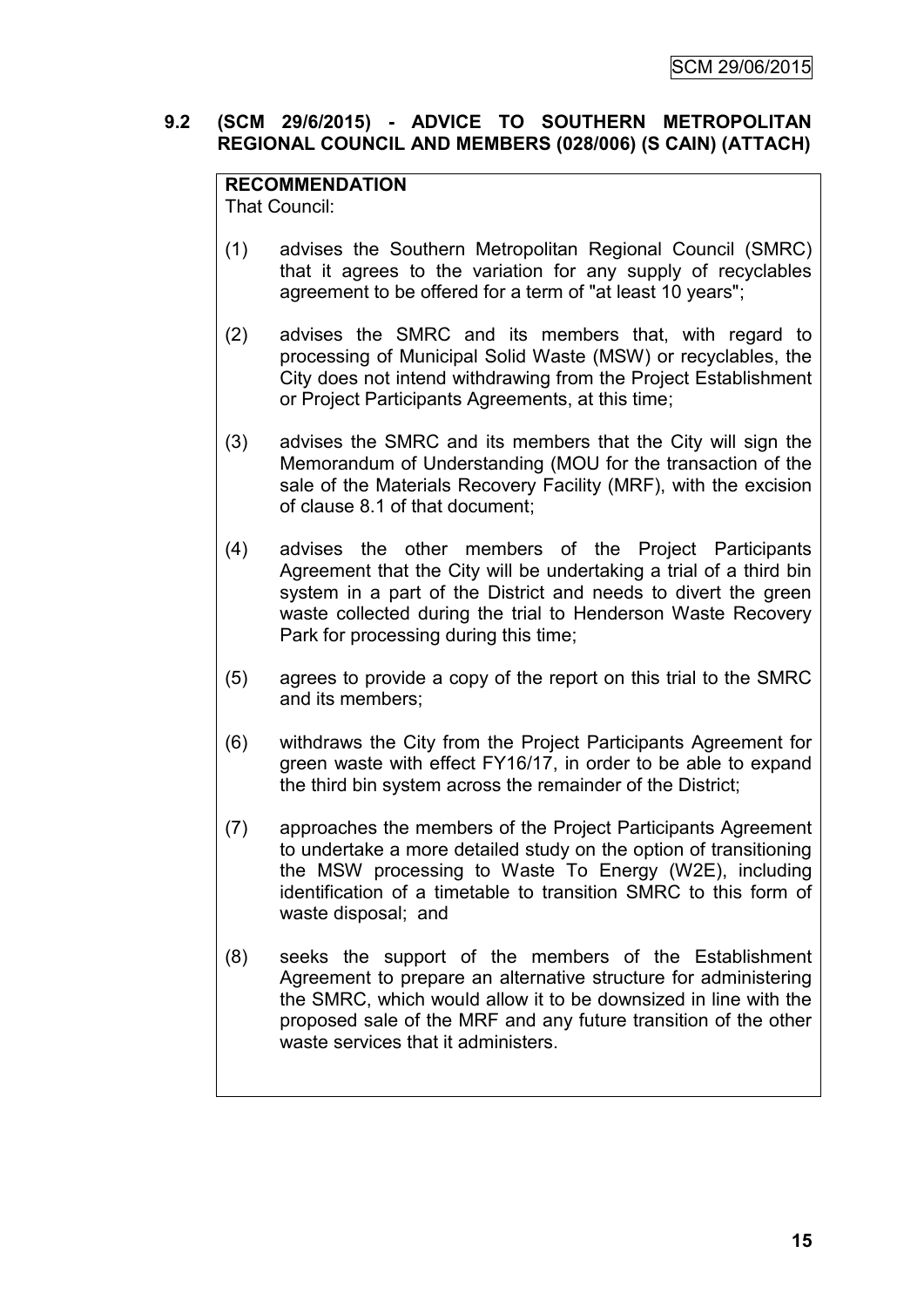# **COUNCIL DECISION**

### **Background**

At the February 2015 Ordinary Council Meeting, an item was considered in relation to the Southern Metropolitan Regional Council (SMRC). Subsequent to that meeting, the sudden termination of Local Government Reform in March 2015 has made some of the matters considered by Council redundant.

However, Council did resolve to:

*"(4) advise the SMRC that it supports the sale of the Materials Recovery Facility (MRF) to a private operator and is prepared to commit to a 10 year term for a contract to process recyclables as part of this arrangement…*

*(5) resource the CEO to continue examination on all solutions, including but not limited to waste to energy (W2E) and a zero waste strategy for processing the City's other waste streams…" (7) organise a briefing for the SMRC to brief Councillors."*

Subsequently the following actions were undertaken:

- In May 2015 a forum on W2E was arranged for regional local governments to learn about the progress of W2E, particularly the status of the local facilities under development;
- A tour was undertaken by six Elected Members of two W2E plants in Poland and Singapore, as well as waste processing plant in Lancashire, which was similar to the SMRC"s operations;
- The Chief Executive Officer (CEO), Director of Finance and Corporate Service and Cr Allen subsequently attended an international W2E conference in London, along with representatives from the City of Melville and the SMRC.
- In June 2015 the SMRC Chairman and CEO gave a briefing to Elected Members.
- A Special Council Meeting was held on 23 June 2015 to consider the trial of a  $3<sup>rd</sup>$  bin system or green waste across approximately 1200 households.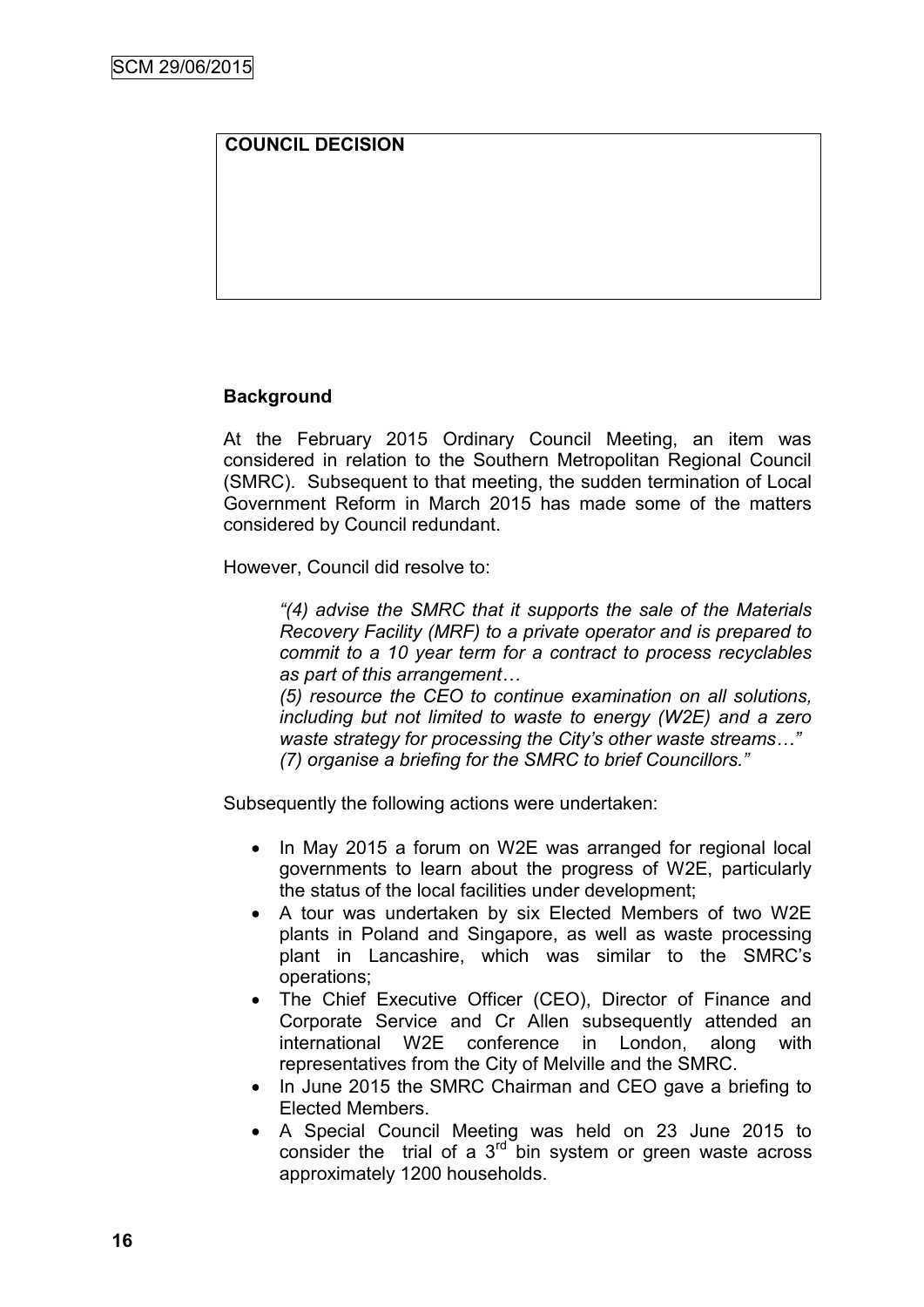At the Special Meeting the following resolution was passed:

*"That Council:*

- *(1) approve the implementation of the third bin (green waste) trial in 2015/16 in accordance with the implementation plan;*
- *(2) briefs the Chairman of the Waste Authority on the trial and other waste initiatives that the City has undertaken; and*
- *(3) seeks potential funding from the Waste Authority for this trial, or the expansion of the service if the trial is successful."*

At the time of the last Special Council Meeting Elected Members were also advised that the City was considering its response to the SMRC"s Business Plan for the sale of the MRF. It was also advised that the SMRC were seeking a variation to Council"s February 2015 resolution, in order to potentially allow for a longer term contract for recyclables supply to the future owner of the MRF.

These matters were collectively discussed with Elected Members and one of the City"s legal advisers at a briefing held on 25 June 2015.

#### **Submission**

The SMRC has sought formal variation to the previous resolution of Council on the MRF sale, as per the attached correspondence (Attachment 1).

#### **Report**

The City"s recent decisions to support the sale of the SMRC MRF as well as conduct a trial of a third bin for green waste, will see considerable changes to the way the City"s waste mix is handled and disposed of in the near future.

The SMRC's role as being the only processor for the City's residential waste will, with the sale of the MRF, be shared with the private sector.

The introduction of a new bin structure will see more source separation occur at the household, leading to opportunities for improvement in waste diversion from landfill, as well as the potential for more outsourcing of waste disposal.

The following table depicts the FY15/16 budgeted SMRC throughput (tonnage) by waste stream; as well as the City"s proportion and current diversion rates from landfill: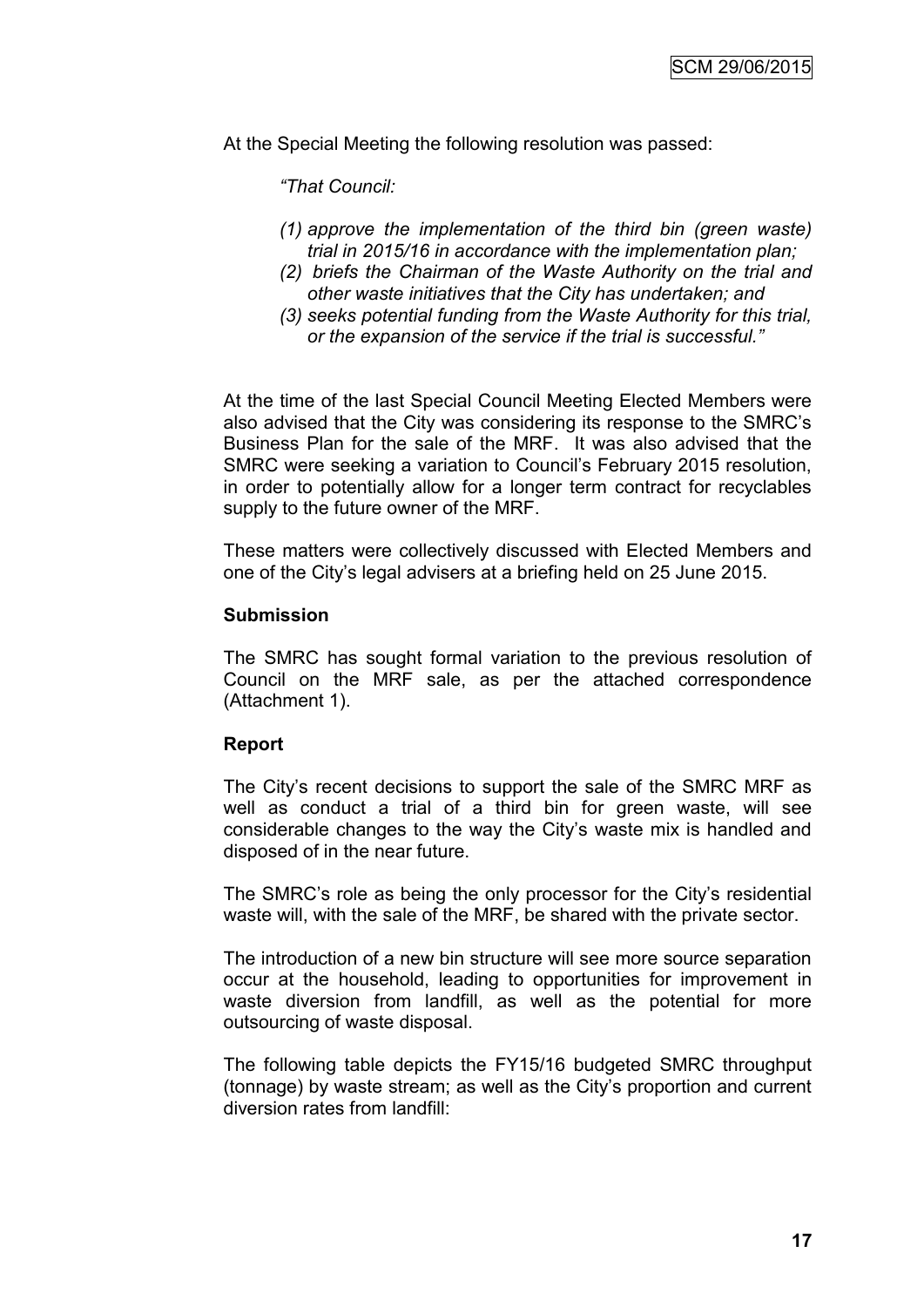| Category    | <b>SMRC tonnes</b> | Cockburn % | <b>Diversion</b> |
|-------------|--------------------|------------|------------------|
| <b>MSW</b>  | 85,000             | 36%        | 55%              |
| Recyclables | 40,000             | 35%        | 80%              |
| Green       | 17,300             | 12%        | 100%             |
| Гоtal       | 142,300            | 33%        | 67%              |

**Table 1: Waste Category and Diversion** 

While the sale of the MRF will not impact the diversion rate, the City"s green waste trial is expected to see increased product recovery as follows:

- MSW green (garden) waste recovery will reduce tonnage in the MSW bin, but produce a clean separated organic stream of waste suitable for composting.
- Recycling- the in home caddy and education program should improve recycling rates, with a target of 5% more volume (by weight) coming from the MSW bin.
- Green a small amount of contamination (around 3-5%) is anticipated in the new organic collection (lime green bin), with this then separated prior to mulching so the 100% recovery rate remains.

The residual waste in the MSW bin (now red top) will have fewer recyclables and much less organic waste. It is possible to continue processing this through the SMRC"s composting plant, but this would not be economic. This residual waste will have high calorific value and would be suitable for W2E processing.

Likewise, with the maximum amount of recyclables (yellow top bin) being recovered, the residual waste will have no commercial value; but could be processed in W2E rather than landfilled.

In conjunction with the greater source separation at the household, rather than landfilling, the disposal of all residual waste via W2E would lift the City"s overall diversion rate to close to 100%. The only portion landfilled being the small amount of ash after W2E treatment. This is a true "zero waste" outcome. This is in line with waste outcomes in Germany, the leading country to minimise landfill and maximise recovery of its waste.

For the SMRC, post sale of the MRF, there will be 28% reduction in throughput volume. However, despite this change the draft Business Plan for the sale of the MRF does not seek to make any efficiency in the running of the SMRC. Indeed the draft Plan simply proposes to reallocate overheads applied to the MRF, to the MSW and green waste operations.

Looking at these issues collectively, the time seems right to consider changes to the way the SMRC operates, its future role in handling the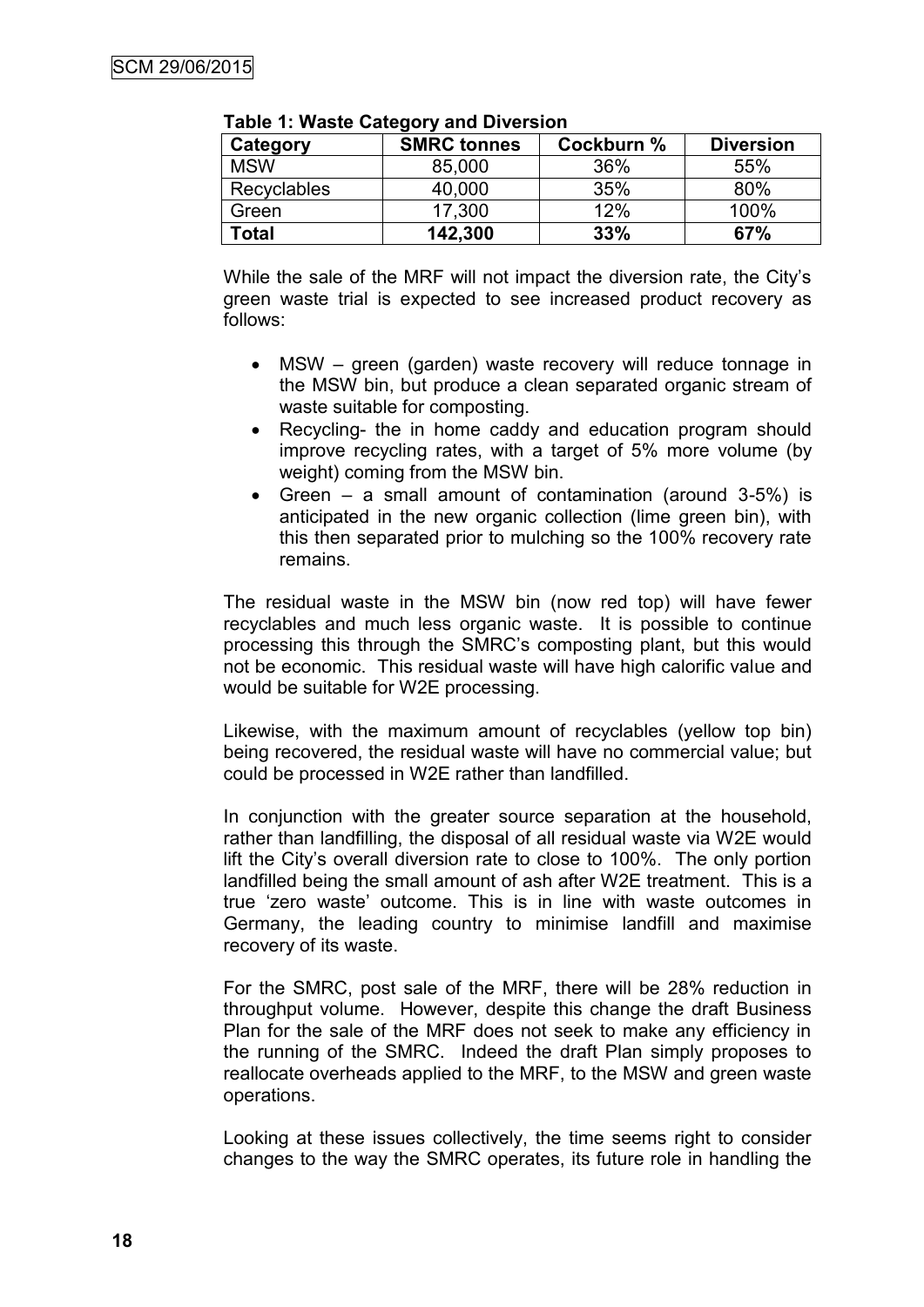City"s waste and how any transition away from current waste processing at the SMRC should be handled.

#### SMRC - MRF

The sale of the MRF will provide the following benefits to the current Project Participants:

- An opportunity to contract with a private sector operator for lower gate rates. This has been the experience for other local governments that have made similar transitions.
- With limited debt outstanding on the current facility, there will be an opportunity to reduce overall SMRC related debt for members.
- An associated land lease for the site will provide income for the SMRC. The landlord, the City of Canning, have conditionally agreed to a sub-lease for an incoming private sector operator.

The SMRC is seeking to achieve the highest return on the MRF for the members, so it is recommended that Council support the request to modify the wording on its February 2015 resolution to "at least 10 years".

Similarly the Administration is recommending signing the MOU (Attachment 2) covering the sale, with the excision of clause 8.1, which reads:

### *8.1 Obligations under Existing Agreements*

*For the Term, the parties (in their respective capacities as Member Councils and Project Participants) must not exercise their rights under the Establishment Agreement or the Project Participants' Agreement (as applicable) to:*

- *(a) withdraw from or wind up the SMRC; or*
- *(b) withdraw from or wind up the RRRC or aspects of it relating to the MRF, including the division of assets and liabilities.*

This clause is considered to unnecessarily fetter the City. Part of the recommended resolution for this item is a statement that reaffirms the City"s intention to retain participation in the Project Participants Agreement for recyclable and MSW processing. Any amendment to withdraw from the Agreement would only become effective in the financial year after which it is made. If the City gave notice in July 2015, a withdrawal would therefore only occur on 30 June 2017.

The Administration believes that there is more than enough time for the sale of the MRF to be handled, without the need to apply legal constraints to the City"s entitlement under the Project Establishment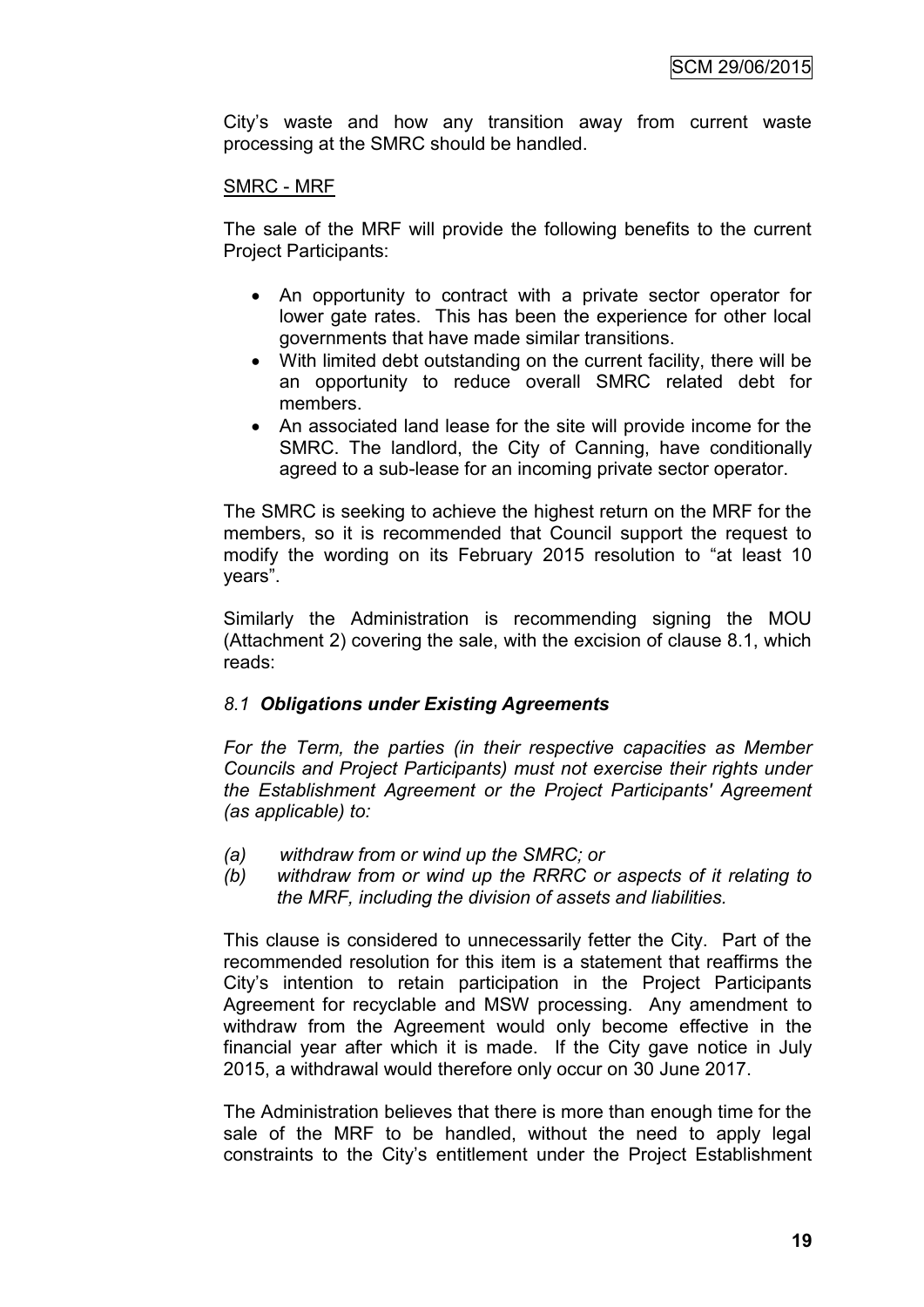Agreement. Clause 8.1 in the MOU is an unnecessary constraint and its removal would not impede the sale of the MRF.

#### SMRC – Structure

The sale of the MRF should trigger a restructuring of the SMRC, rather than dispersal of overheads over other parts of its business. The City has twice written to the SMRC offering to assist it to achieve this outcome through the outsourcing of part of its operations.

The SMRC overhead cost of around \$1.8M can be substantively reduced. Applying a fee for service for back office functions, such as IT, finance and HR would allow the SMRC to divest itself of staffing, its main office and associated running costs. None of these changes would impact its core business.

Informally, the City of Melville has made a similar offer to the SMRC to assist it with downsizing. Such a change would not only benefit its members now, but in the event of the future closure of the composting plant it would become much easier to manage further downsizing of the SMRC.

The reluctance to tackle this issue has to be addressed, or the City"s ratepayers will be saddled with unnecessary expenditure for years to come. It is therefore proposed that the members engage an independent financial / business consultant to examine this. The analysis would be undertaken with the SMRC, but overseen by the members.

#### Expansion of the Three Bin System

Introducing a three bin waste collection system across the District will see a change to the amount of waste going into each waste stream. There would be:

- Less volume in the MSW stream, with less organic matter transferred to the SMRC"s waste composting plan;
- More recyclables in the recyclable stream; and
- More source separated green waste, however it would have some contamination.

The evidence presented to Council in the 23 June 2015 SCM item showed that other local authorities had introduced this service, achieving high levels of satisfaction from ratepayers. It is anticipated that Cockburn"s trial will follow the same pattern, leading to a desire to extend the service over the whole District.

The only way that the City could undertake this would be for it to withdraw from the Project Participants Agreement for green waste disposal.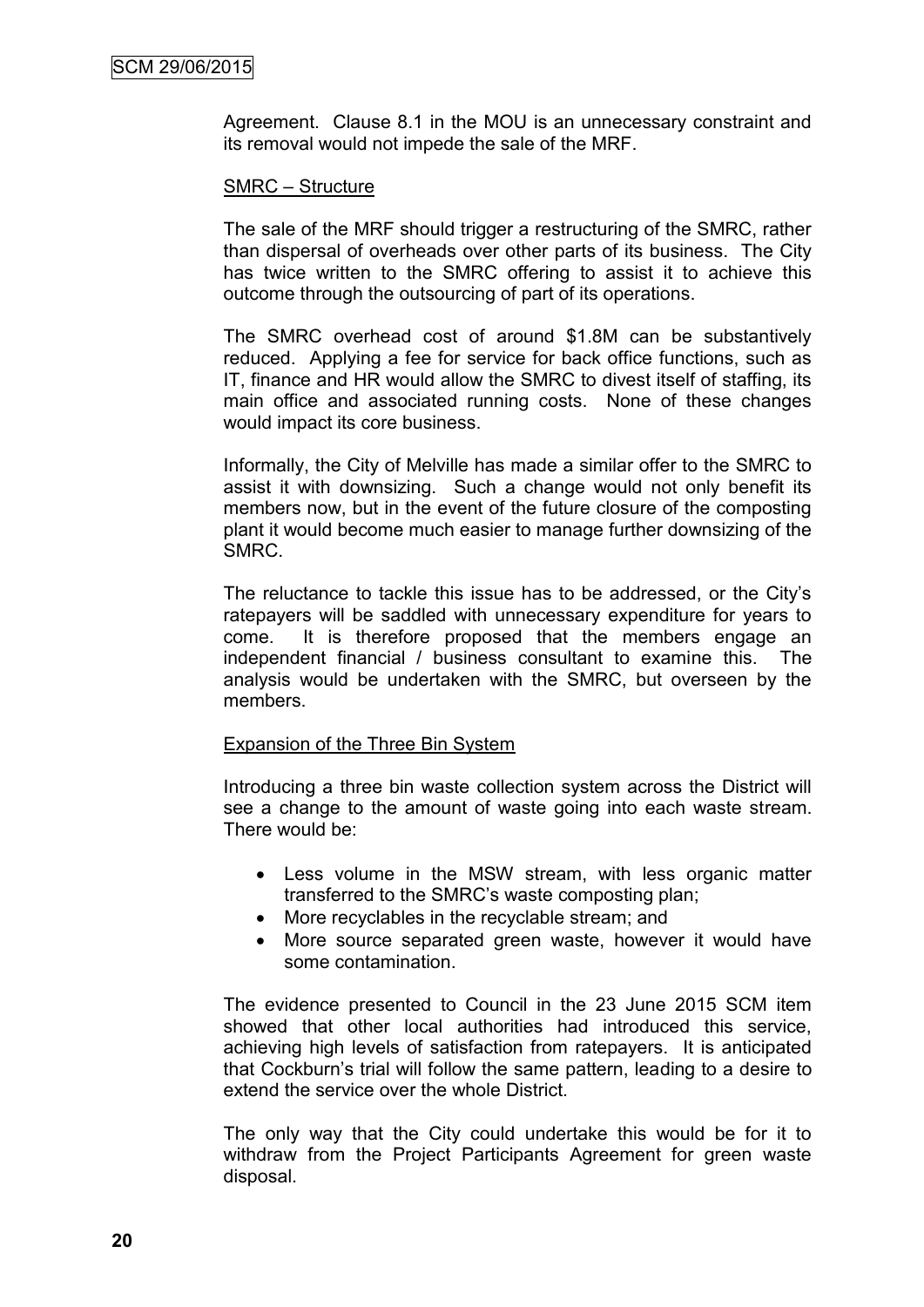As previously identified, the lag effect built into the Project Establishment Agreement means that unless Council gives notice by 30 June 2015 of withdrawal from the green waste component of the Participants Agreement; any decision made during the FY15/16 trial to this effect could not commence until July 2017.

The only way for the City to retain this flexibility is to give such notice now. The immediate effect of this would be no change. Notice would allow the City Administration to work with the SMRC and its members to determine how and when green waste would transition to the City"s control; which might be staged. However, without initiating withdrawal no such dialogue can occur.

Green waste represents the smallest of the three waste streams processed at the SMRC. Indeed the City"s throughput is only 12% of this waste stream. From a financial perspective the City"s green waste only contributes \$160,000 pa - 0.68% of the SMRC"s fee for service income (0.55% of its total income). There is no debt associated with this operation, nor a substantial amount of capital equipment.

Removing this income stream would not substantively impact the SMRC nor threaten its financial viability. Assuming that Council endorse the recommendation to undertake a structural review of the SMRC, savings achieved from that outcome would more than offset the loss of green waste revenue.

Associated with withdrawal, it would be a requirement for the City to produce a new Business Plan for the SMRC. This plan would encompass the impact of proposed structural change offsets.

#### Waste to Energy

The actions undertaken by the City Administration since Council considered the issue of W2E in February 2015 have been intended to inform Elected Members on the options presented by this technology. At the recent briefing session, Cr Schuster, the SMRC"s Chairman, advised that it was his personal view that W2E was the logical alternative to the current composting operations. If this is the case, the question is when to transition to W2E, not if. The City"s Administration supports this proposition, but in a staged and well considered way.

While Council resolved to resource the CEO to undertake further analysis of this alternative, it would be better for all Project Participants that any further work on W2E was undertaken collectively by the members.

This would allow examination of a full supply chain; ie collection, consolidation and disposal, to be undertaken with a regional view in mind. Any transition to this technology should also be managed by all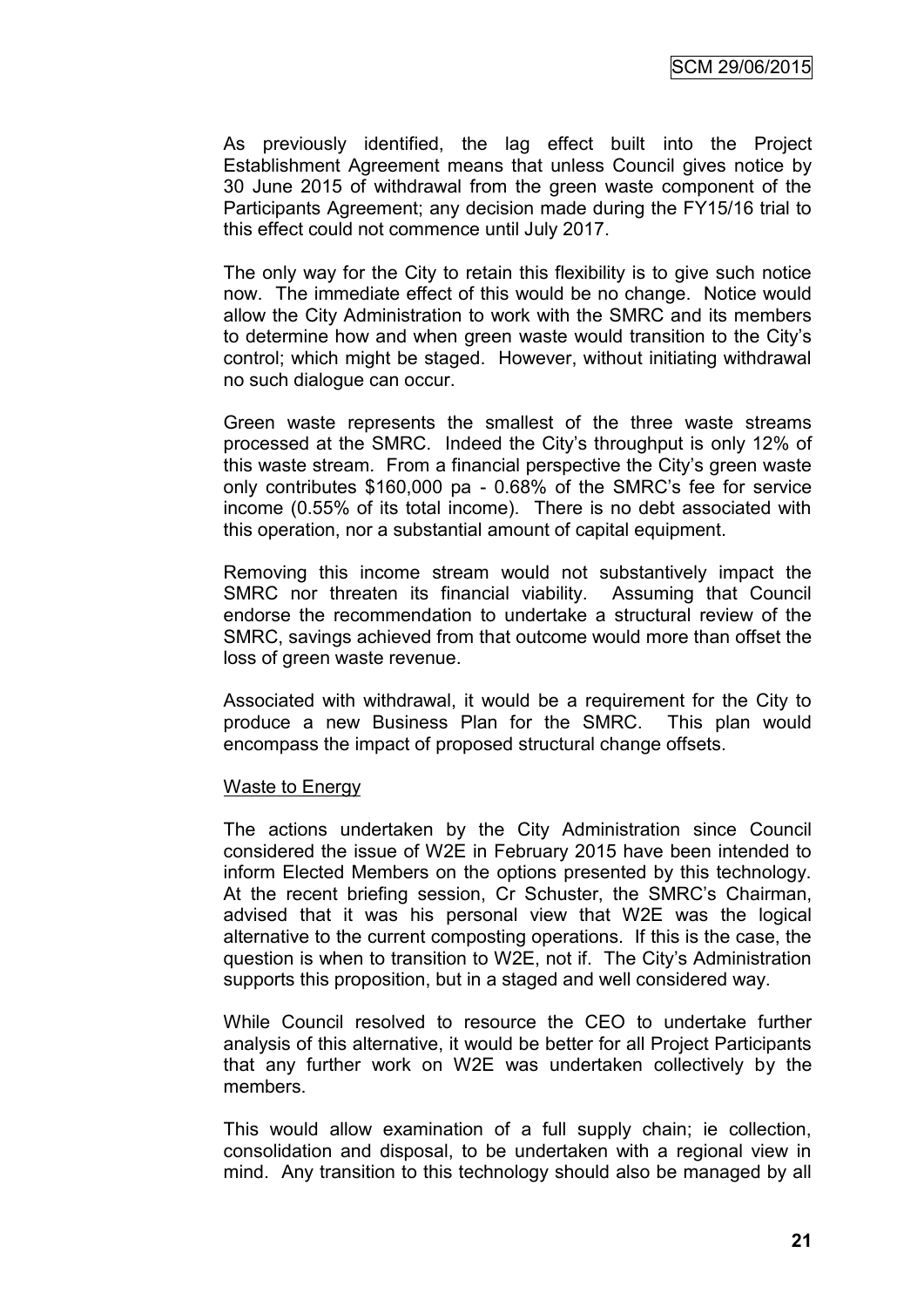members simultaneously, so as to provide for an orderly closure of the SMRC"s compositing plant.

The City does have a point of difference from the other Project Participants, due to the fact that it needs to consider its commercial waste operations as part of this analysis. This may lead the City to pursuing a preferred outcome if one of the W2E operators had a better alternative than the other.

#### **Conclusion**

The City of Cockburn's waste management initiatives are continuing to evolve as it seeks to implement its *Waste Management and Education Strategy 2013-23*, as well as other subsequent decisions of Council related to waste management.

The Administration is proposing a range of initiatives to Council in order to fulfil its vision for a "zero waste" future and reduce the cost of this to the City"s ratepayers. Table 2 shows the volume of waste from an average household, along with the current and estimated future charges if these initiatives are pursued.

| Waste sub-<br>category    | Average<br><b>House</b> | <b>Current</b><br>Charge | <b>Future</b><br><b>Estimate</b> | <b>Comment</b>                                                                                 |
|---------------------------|-------------------------|--------------------------|----------------------------------|------------------------------------------------------------------------------------------------|
| <b>MSW</b><br>processing  | 0.8 tonne<br>рa         | \$284 / tonne*           | $$115 /$ tonne                   | The earliest a W2E<br>plant would operate is<br>2018                                           |
| Recyclables<br>processing | 0.25<br>tonne pa        | \$65 / tonne             | \$40 / tonne                     | If the sale is concluded<br>quickly, a new rate<br>could apply during<br>FY15/16               |
| Green<br>processing       | 0.13<br>tonne pa        | \$78 / tonne             | \$50 / tonne                     | No major savings can<br>occur until withdrawal<br>from the Participants<br>Agreement (FY16/17) |

**Table 2: Waste Processing Charge\***

MSW costs are based on current gate fee of \$225 per tonne and a loan repayment of \$52 per tonne, which is levied on the City separately.

The table shows that there is a considerable opportunity to reduce the costs of waste processing for residents. However, to achieve this not only the way waste is collected must change, but also the technology and the waste service provider. This includes a restructuring of the SMRC so that it delivers value to ratepayers.

Unlike the proposal put to Council in February 2015, the Administration is not recommending the windup of the SMRC, nor actions that would cause it to become financially unviable. With the cooperation of the other members of the SMRC and the organisation itself, such change is possible.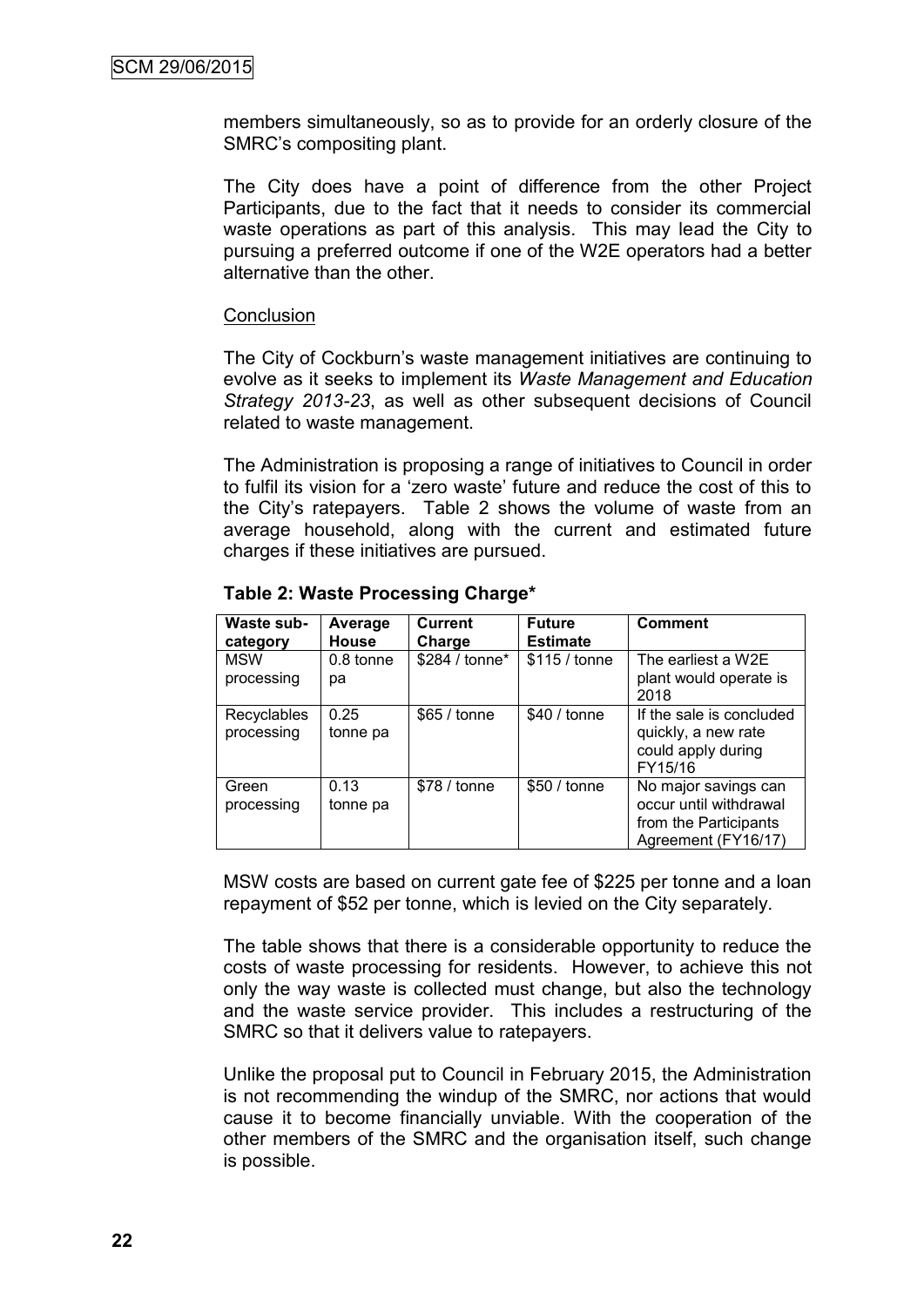# **Strategic Plan/Policy Implications**

### *Leading & Listening*

- Effective and constructive dialogue with all City stakeholders.
- Effective advocacy that builds and manages relationships with all stakeholders.

### **Budget/Financial Implications**

There will be some costs associated with undertaking a review of the SMRC. The cost of this will depend on the level of cooperation from the other members, so can"t be quantified at this time.

A new Business Plan would also have to be prepared by the City if it withdraws from the green waste Participants Agreement.

### **Legal Implications**

No written legal advice is attached, however, advice was provided to Elected Members from the City"s lawyers, Jackson McDonald at the Council briefing session on 25 June 2015.

### **Community Consultation**

It is recommended that public consultation on W2E alternatives be undertaken as part of the next phase of assessment of this technology.

#### **Attachment(s)**

- 1. Letter from SMRC dated 22 June 2015.
- 2. SMRC MOU for sale of the MRF.

#### **Advice to Proponent(s)/Submissioners**

The City has advised the SMRC that it is considering a response to the SMRCs recent correspondence at the 29 June Special Council Meeting.

### **Implications of Section 3.18(3) Local Government Act, 1995**

N/A